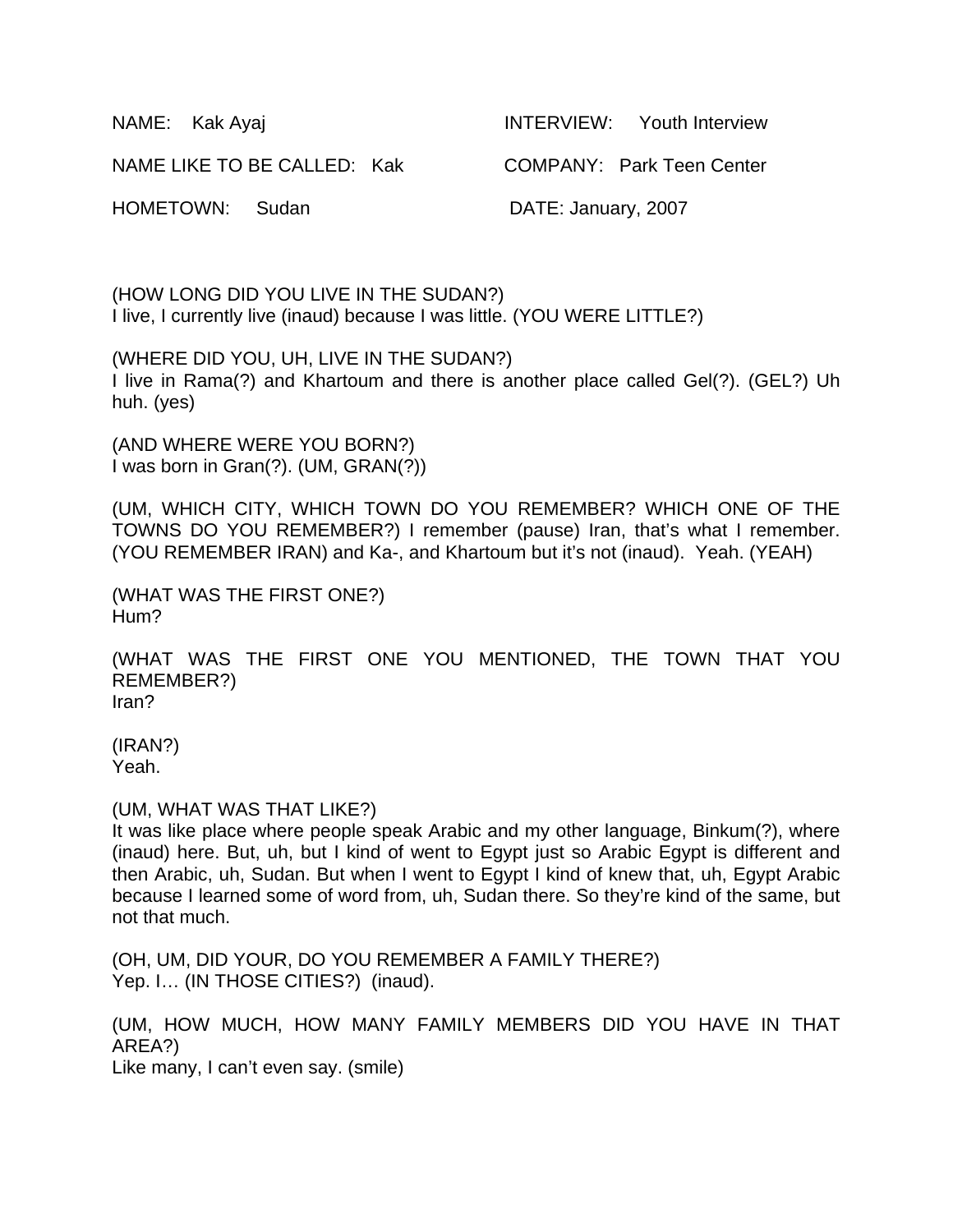(LOTS OF EM) Lots.

### (LOTS OF YOUR FAMILY MEMBERS THERE)

Yeah. I have lot everywhere. I have (inaud) but I have, but in Africa, in Sudan, I have many family that I live by. I even go to the, when we do celebration like, uh, it's like a Halloween to you guys here, but us it' different, so we get to go celebrate and we can go from morning all the way to night. That's what we do. From, uh, 6:00 people start coming to your house, and those, but sometime you don't always be at the house because it goes all day sometime, different things. All the mens and kids and everything, but only women's get to stay home. Because when kids come and do stuff they give them candy and things. You know, so that's what I, I went there, me and my cousins and, and stuff. Sometime in (inaud) in my old family(?), we go there. But not all of my family does because it's all, the street is all overflow.

(CAUSE THERE IS SO MANY FAMILIES) Many.

(MANY) Yeah. (MANY FAMILIES)

(UM, SO WHAT WAS THE MAIN LANGUAGE THAT YOU SPOKE THERE?) I spoke… (IN SUDAN) ..Denka. (DENKA?) Um hum. (yes) (IS THE MAIN ONE YOU SPOKE?) Um hum. (yes)

(DID YOU GO TO SCHOOL?)

Yeah. (IN THE SUDAN?) But I went only in first grade for my first (inaud). In Egypt I went to first(?) grade then I came here. Then I went to (inaud) so I skipped some grades.

(AND SO YOU WERE IN FIRST GRADE IN SUDAN?) Um hum. (yes)

UM, WHAT WAS, WHAT WAS THE SCHOOL LIKE IN SUDAN?)

It was good like, uh, but the thing you have to pay for it, and you have to pay for lunch and you have to go with like, they go like, uh, 12:00 you be there at school and the school finish at 5:00.

(12 TO 5?) Yeah.

(WOW. THAT'S A LITTLE DIFFERENT. AND YOU HAVE TO PAY TO GO TO SCHOOL?)

Not that much though. We don't pay that much. It's just couple. (YEAH) Not that much. Yeah. And they speak, teach English but you (inaud) in my head, because I was little, I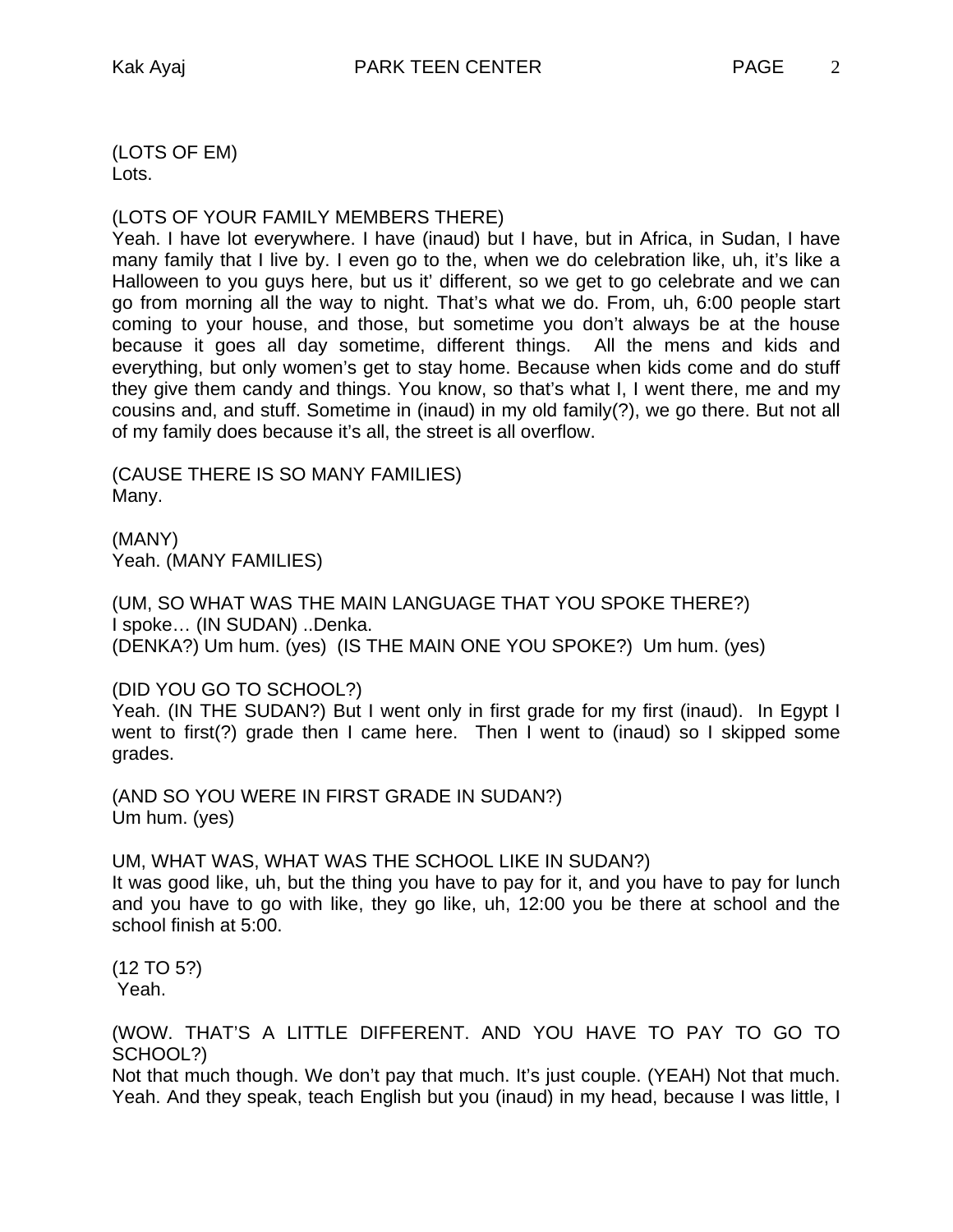only been to (inaud phrase) Yeah, I was gonna move to second grade in Egypt in Sudan, then I moved to Egypt, so I went to first grade again in Egypt so when I was about to move in second grade again in Egypt I came here and went to fourth grade.

(SO DID YOU, UM, WERE ALL OF YOUR CLASSES TAUGHT IN ENGLISH IN SUDAN?) Yep. Um hum. (yes)

(AND SO YOU SPOKE DENKA AT HOME?) Yeah.

(AND THEN WHEN YOU'D GO TO SCHOOL YOU LEARN ENGLISH) I'd speak Arabic. I speak Arabic at school because it's only two, one teacher that teaches people. (ENGLISH) Yeah.

(SO AT SCHOOL FIRST ALL OF YOUR OTHER CLASSES YOU SPOKE ARABIC?) Yeah. But, uh, the thing that is (smile) kind of weird, they te-, you don't get to, you don't get to, we just get, you stay in one class and all the teachers take turns coming to the class. So (laugh) (OH…) so they build a ring(?) and go again. Yeah, so you just have to stay and the teachers come to you. (LAUGH) Yeah.

(SO IT'S DIFFERENT THAN HERE) Yeah, they take turns coming. (OH, THAT'S NICE)

(HOW MANY KIDS WERE IN A CLASSROOM?)

Many. Like, uh, like about, you know, this computer(?), this computer(?) right here, this whole place have like OK each class.

# (IS THERE AS MANY KIDS AS THE CLASSES HERE?)

There is more than here. (THERE IS MORE THAN HERE?)

Uh huh. (yes) You know the playing field where people go play? But they don't have like toys and those stuff, no, not like, like this, they have big playgrounds and trees but they don't have like this park. But people sometimes play soccer but not (inaud). So people like to hang around so that's the way, when people go out there you, when it's time for lunch the, but there is something called bell but the bell will wait for lesson to go in and to go out. So when the bell rang many people when they come out, many people come out to lunch. Like one or two something or, yeah, 3:00, 3:00. That's time for lunch. That's when people come out. The whole field, the whole field is, uh, is all people, all kids. Big school. High school, not high school, middle school.

(BIG SCHOOL)

Um hum. (yes) Like, uh, four grade is, uh, from four grade all the way to the other grade to  $12<sup>th</sup>$  grade is, uh, middle... No, not all the way to  $12<sup>th</sup>$  grade. From four grade to ten grade is middle school.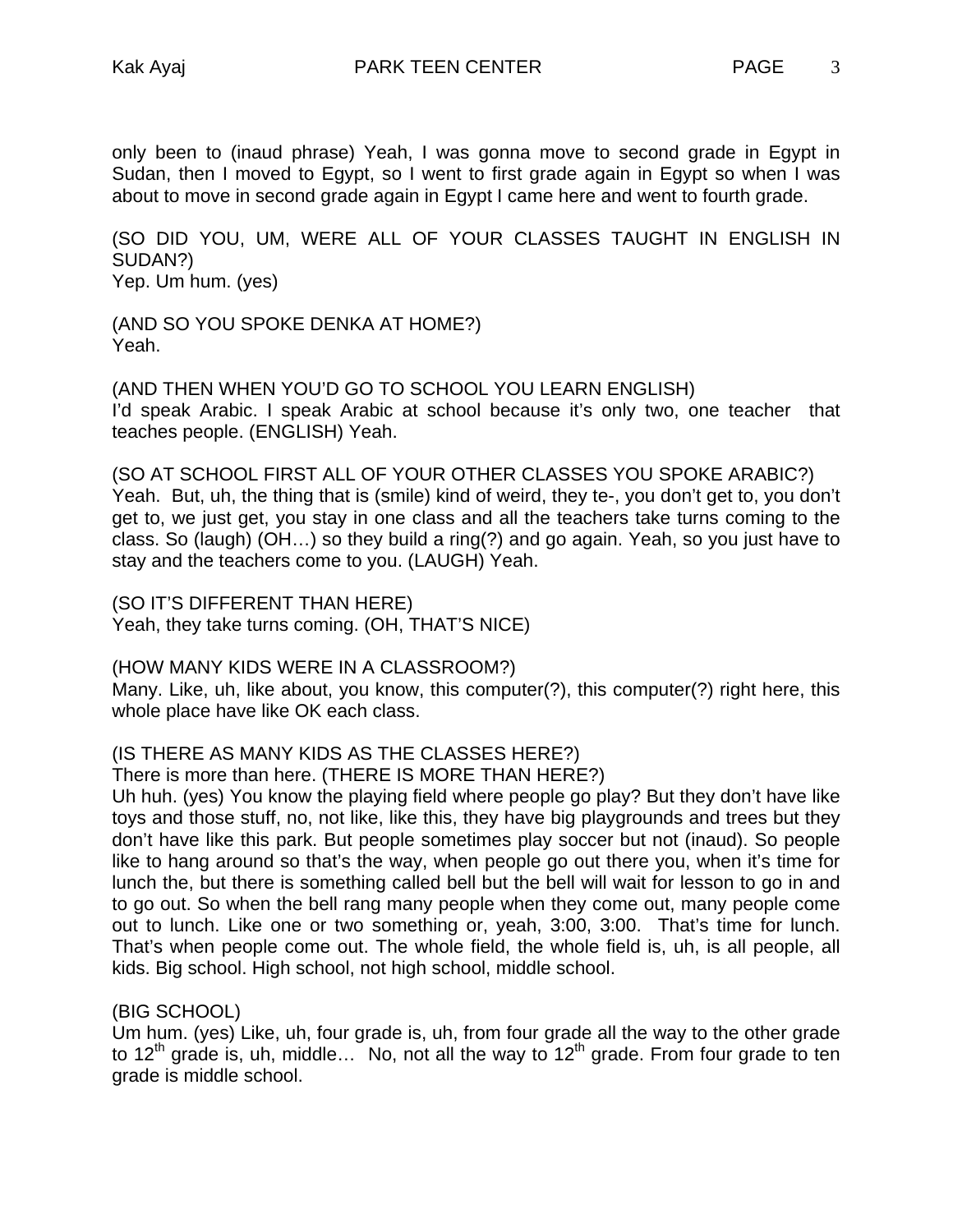(AND THAT 11 GRADE 12 GRADE IS. HIGH SCHOOL…) No, no, from five, from four to 7 grade, yeah. (FROM FOUR TO SEVEN) Um hum. (yes)

(AND THEN 8 TO 12 WOULD BE HIGH SCHOOL?)

Yeah. Like, uh, one, a grade one is, uh, elementary, second is elementary, but, uh, third is elementary but fourth is not elementary. Like my brother, if you're 17 you can be in four grade.

(YOU CAN BE IN FOURTH GRADE AND BE 17?)

Yeah. That's how you can be. But not with your age though. Like how (inaud phrase). So yes, if you're 17 they put you in seven grade, in, not in seven grade, they put you in four grade. And if you're 18 you can stay maybe, you can be in four grade or fifth grade. But it's middle school.

(SO THAT'S A LITTLE DIFFERENT THAN HERE) Yeah.

(WHERE THEY, WHERE YOU, UM, IF YOU ARE 17 YOU HAVE TO BE IN HIGH SCHOOL)

No, you don't be in high school, you're in middle school.

(YOU'RE IN MIDDLE SCHOOL IN SUDAN. BUT HERE YOU'RE IN HIGH SCHOOL) Yeah. Yeah.

(SO THAT IS A LITTLE DIFFERENT. UM, HOW FAR AWAY WAS YOUR SCHOOL?) Um, it was… I can't remember that long because there is a train where you have to go to the train, where we go with the train to school.

(SO YOU GO, YOU, YOU RIDE A TRAIN TO SCHOOL?) Yeah, yeah.

(AH, DID A LOT OF PEOPLE RIDE THE TRAIN?)

Lots of people. People always, no one ride, uh, no one rides, uh, no one walk or ride anything except train. Everyone rides train.

(YOU ALL RIDE THE TRAIN)

Yeah, when, uh, the school people go to the train place, many kids from school are there, and they wear the same clothes. They wear, uh, a blue shirt, a blue shirt like this but not same as this, like the one that you wear for, uh, for suit, yeah. (UM HUM) And black pant and black shoes. That's, they have to wear that.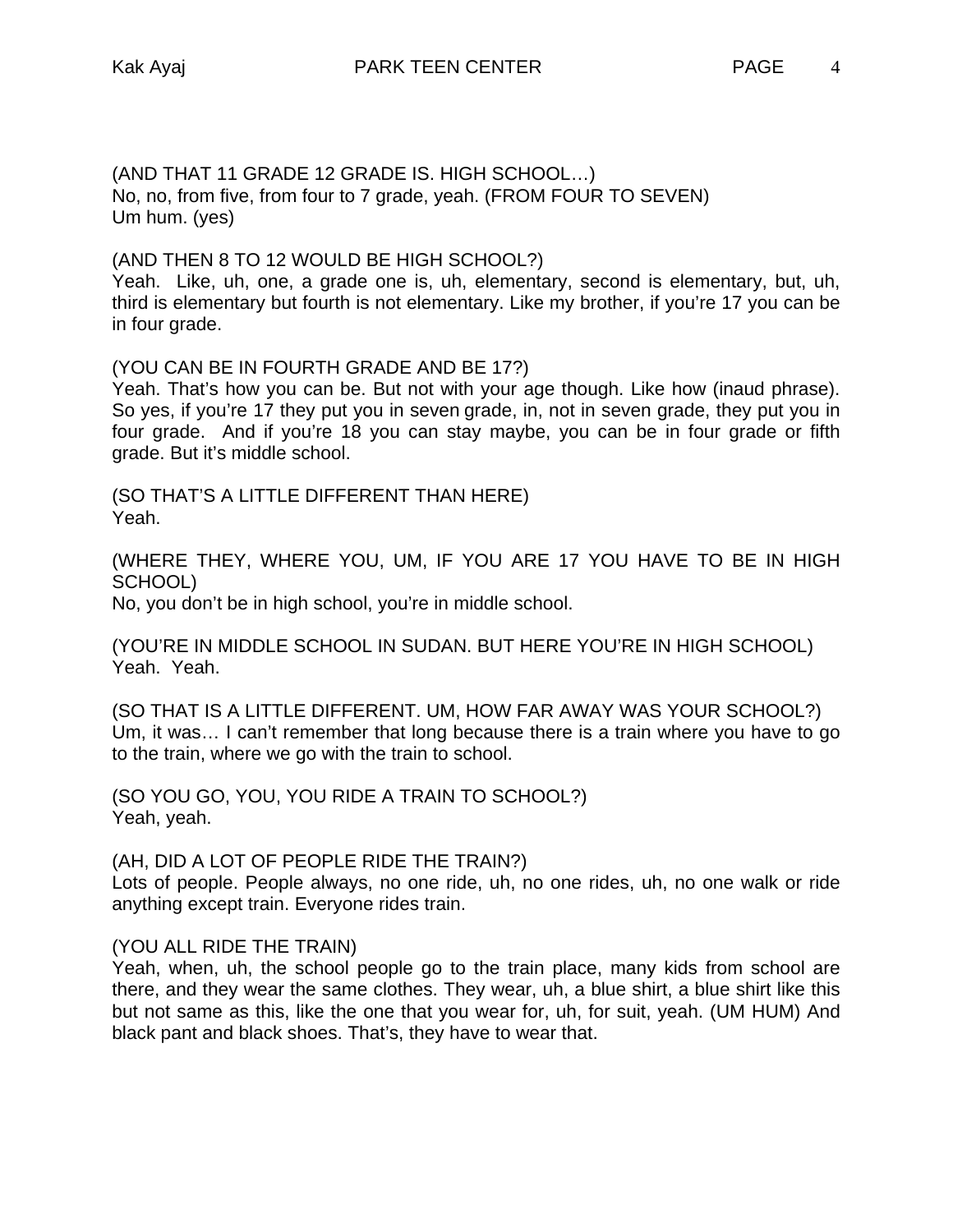(YOU HAVE TO WEAR A UNIFORM) And tie, and a tie.

(AND A TIE) Yeah.

### (AND SO YOU HAVE TO WEAR A UNIFORM TO SCHOOL)

Yeah, they wear what they wear. If you don't at first but if you're new because we're new, they give you three days to get your chance. But if you don't, they, if you don't get those three, uh, three chances then it is finished and on fourth one then they don't let you come to school. Because you have to wear what they wear. So people when, when you walk in for, because if you just wear clothes they'll say "this boy don't go to school" or whatever. And so people can know it and, uh, like in Egypt because people can know that you're learning and you go to school in those stuff. So they can know that you're going to school. Because if you don't wear those stuff, they'll know you don't go to school. (UM HUM) Yeah, so that stuff.

#### (SO, HOW LONG WAS THE TRAIN RIDE?)

It was about, I can't remember that much about, but I remember it's, it take a little like 30 minutes or (inaud). (YEAH) Yeah. (UM…) But there were school in morning for some, from six or something all the way to 12. While we go there, no, school don't start 12, I forgot. You have to be, you have to be there at 12 but school start at 1:00. I almost (smile) forgot. At 1:00, that's when school starts. (smile) Because at 12:00 there is, uh, from six to twelve there, there are class there. And that's why. There is a class, people go early then they finish at 12:00 so they will go home and the other kids come. (OH) Um hum. (yes) Because it's many students that go there. More than here. (YEAH)

#### (LOTS OF KIDS)

Um hum. (yes) Lots of kids.

# (UM, HOW DID, HOW DID TEACHERS DISCIPLINE KIDS? IS IT DIFFERENT THAN HERE?)

How did they treat kids or what? (DISCIPLINE. HOW DID THEY, IF YOU GOT IN TROUBLE, WHAT WOULD THEY DO?) If they're really (smile) bad they'll, for girls they hit them on their hand, sometimes they hit boys on their head, they take something. But they don't take your grade away or, you crayon(?) or something and they don't tell your parents. They just did something like, uh, for course(?) or something, I don't know, they hit your hand with it tell your head be red sometimes. They hit you like five time. But if you go like this they can hit you lots of times and…

(SMILE – IF YOU GO LIKE THIS, YOU MEAN IF YOU PULL AWAY YOUR HANDS?) Yeah, if you make it, and they miss it, oh, that's really bad. (LAUGH) If, if they, if you miss it like that, they, there is something like a table, (inaud) table, they make, they let you sit, they let you sleep(?) like that, and then they, they hit you on, on your…. (SO THEY HAVE YOU LAY ACROSS THE TABLE?) Yeah. Yeah, then they hit you on your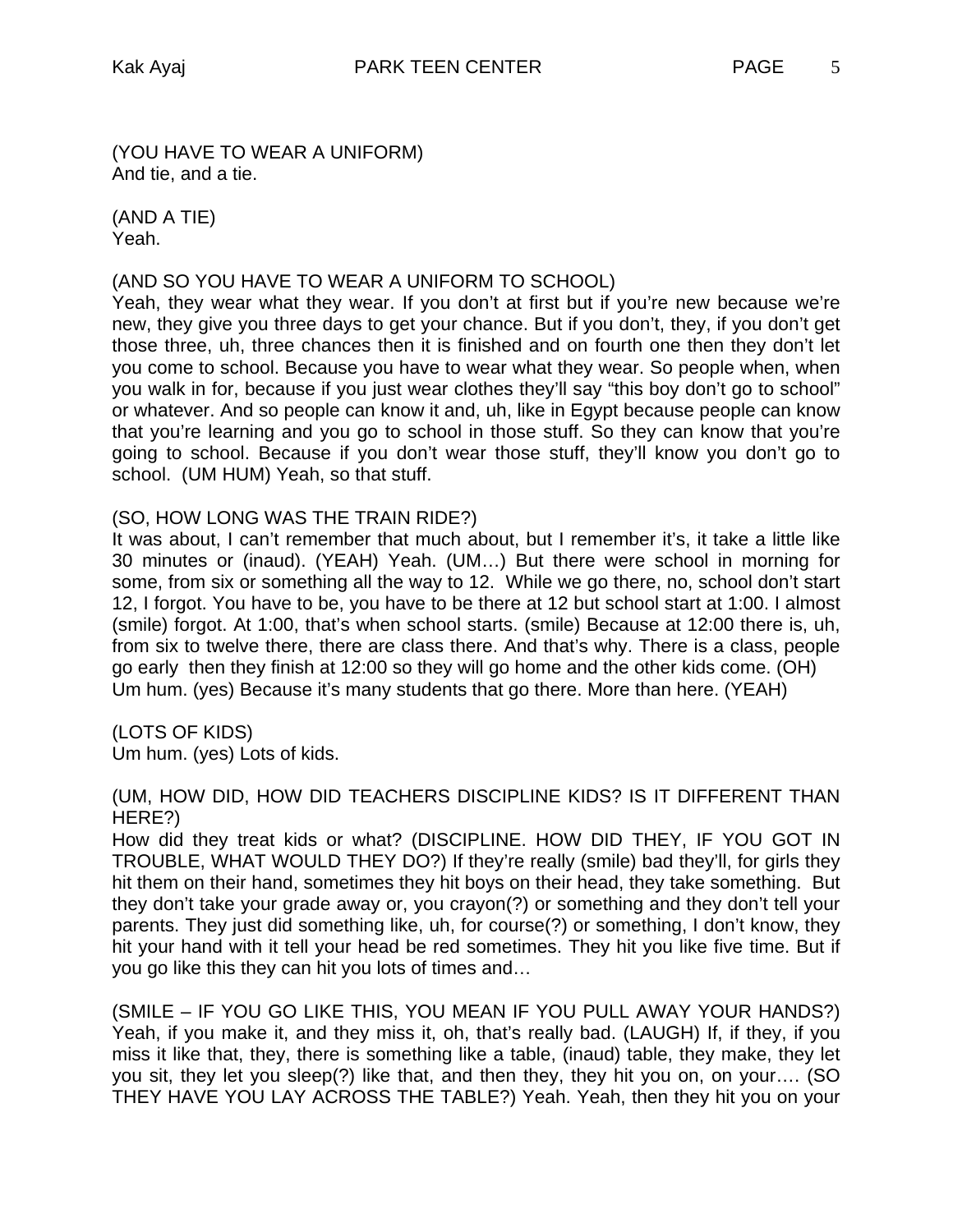butt, Z(?) it, if it's not working, if you're not crying, they, they take, because they know you're wearing lots of pants, so they take your pant off and just let you wear like, uh, the thing that you wear on your side because they don't hurt you, so they hit you Zy(?) till you cry.

### (UNTIL YOU CRY)

Yeah, but not really till you cry. They tell you how many times they have to hit you. Yeah. Like if you come for late, if you're late too for school.

### (IF YOU'RE LATE THEY HIT YOU?)

Yeah, um hum. (yes) If you're late. So that's the thing, the rules. In, in test, if you get bad grade or if you get bad grade on test they don't care, they just don't do anything. There is no level like a number one or number two and those type. So there is just grade. So they don't care about your (inaud). (HUH. UM…)

But the teachers, when you go to train after school there's some teachers go there too, but they, when you get in a fight maybe in the train or something, there is teachers there that maybe could be watching you, they saw you, then they go tell the teachers then they tell you in the morning to come up. They call people names, then they come up. Yeah.

(AND THAT, AND THEY'LL HIT YOUR, HIT YOUR HANDS THEN TOO?) Um hum. (yes)

(SO IF THEY SEE YOU FIGHTING ANYWHERE…) Yeah, anywhere.

(WOW. UM, WHAT STORIES, WHAT, WHAT DO YOUR, UM, WHAT DO YOUR BROTHERS, YOUR OLDER SIBLINGS, YOUR OLDER BROTHERS AND SISTERS OR YOUR PARENTS TELL YOU ABOUT THE SUDAN? DO THEY TELL YOU STORIES ABOUT THE SUDAN WHEN THEY WERE GROWING UP THERE?) Not that much, no. No, I can't remember.

(DO THEY TELL YOU WHAT IT WAS LIKE FOR THEM WHEN THEY WERE KIDS?) Yeah, they tell me sometimes.

# (THEY DO?)

They tell me, my brother told me that, uh, my, not my brother, my dad told me like when he, he is the biggest one from his own brothers, sisters, yeah. So he tell me that, um, all the time when he, that when you want to go somewhere people like, uh, I don't know, (inaud) his brothers. (laugh) It's like then you go party(?). He would (laugh) not, not tell me that. (laugh) (LAUGH) Yes, they would lock them inside and go to party. He said, uh, that I'm coming back so he locked them and go party. (laugh) (SMILE) He said just going right to store here, I'll be back and he's like at the store. (laugh) So he just go.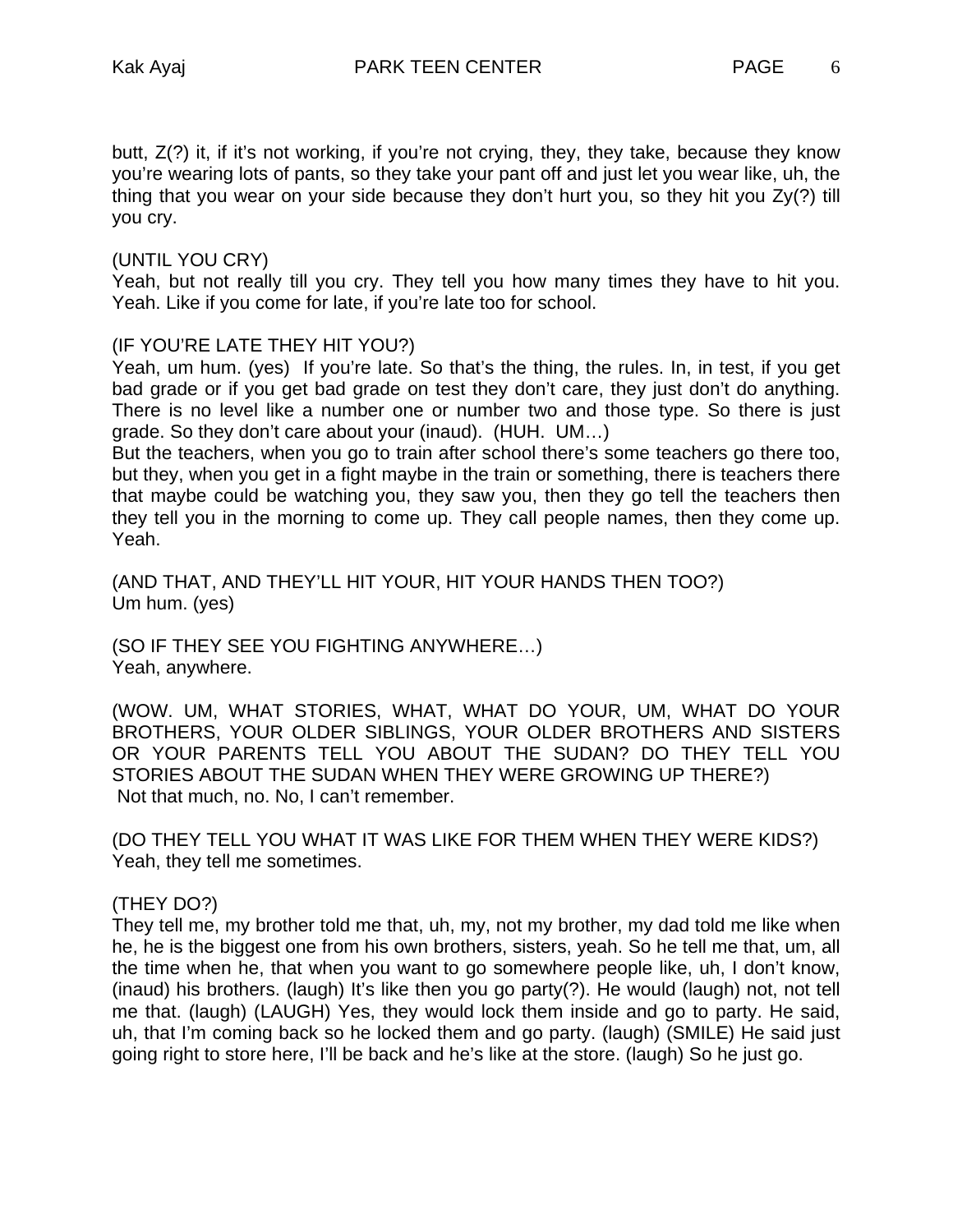(WHEN, WHEN, UM, YOUR FAMILY TALKS ABOUT THE SUDAN, IS IT POSITIVE ABOUT THE SUDAN OR IS IT NEGATIVE ABOUT THE SUDAN?) (smile) Positive. (laugh)

(IT'S POSITIVE ABOUT THE SUDAN?) Yes.

(WHAT ARE POSITIVE THINGS THEY SAY ABOUT THE SUDAN?) Power(?) (inaud).

# (LIKE WHAT GOOD THINGS DO THEY SAY ABOUT THE SUDAN?)

They say like, uh, that people are not (inaud) maybe they say it is good there or it is, because I used to play with, we used to play soccer too much and so (inaud) and so in our, we get to travel around all the time and go everywhere, anywhere. Like to go… But in Sudan, but many countries you go to (inaud).

(SO YOU COULD VISIT OTHER COUNTRIES ALL AROUND AND THAT WAS KINDA NICE?)

Yeah. Yeah. My, all my cousins I get to visit, visit them.

# (AND SO YOU HAVE LOTS OF FAMILY THERE?)

Yeah. And we had a big house where in, uh, my family, all my family and my cousins lived there, but not all of them, some of them lived in America here, and some of them live in other countries like in Canada and those, even my uncles. So its some, when we go visited some and my, sometimes they come to us. But my grandma and my grandpa, they live in Sudan where we always go to them. And there is some kids live with them too, my cousins live there. Yeah.

#### (SO WHAT DO YOU REMEMBER ABOUT YOUR BIG HOUSE?)

It was like very good where, uh, but the, the fire like with five (inaud) their roof line was cut (inaud) their little ones, their little fires, but they put them down there so they gets (inaud) gas. In Egypt there is, uh, gas, they have to get like bom-, box, it's like a box but it's not, it's not, uh, it's a black box. And so they put it there then they put in (inaud). If it's finished you have to put it away and get another one, buy another one. So it don't stay with you forever there. (NO) But it's (inaud) it was our house in (inaud) they make houses. They make house for you like if I, if you want to make any have, have big garden where is everything fruit and those stuff, in Sudan you don't have to buy food except you have to buy, uh, (inaud) rice. You have to buy bread and sugar and that's it. Not even milk. They have everything for us, yeah. So we have big (inaud).

# (OH, NICE. UM, WHY DID YOU, WHY DID YOUR DAD TELL YOU THAT YOU MOVED HERE, TO AMERICA? WHY DID YOU GUYS MOVE HERE?)

Oh, we moved here through like, he want us to come learn here English good so, so maybe when we go back we can teach people how to talk English, yeah. Like because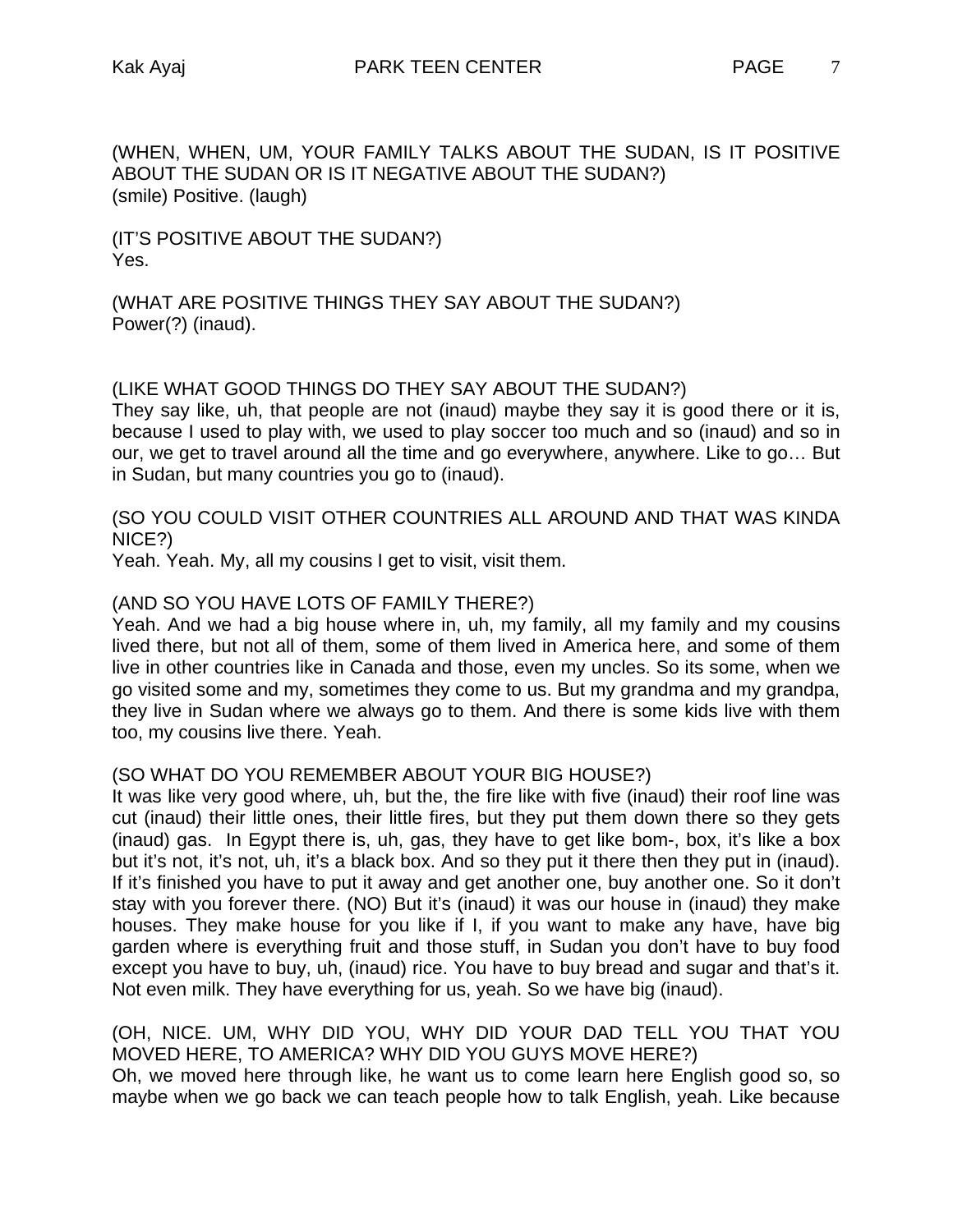in Egypt (smile) I (inaud) uh, where we were in Egypt and they call people, when the teacher come in, we don't say "hello teacher, Miss Ha-, hello teacher" or something, I don't know, I can't remember. Yes. Teacher, who, I don't know, I can't remember, yeah. So we say, uh, "hello sister who" but you don't really care because you know we don't know that much (SMILE) English so she don't care, she let us call her teacher, I mean sister. So because we did not have to call (inaud). (LAUGH) (smile) (inaud) so when we, so I came here, it was my first day in, I keep Mrs. Gwen(?), I keep calling her, not Miss Gwen, I call her "sister". (laugh)

Then she tell me "don't call me sister. You can call a doll sister but (smile) don't call me sister, call me Mrs. Gwen or teacher". (smile) Then she said how almost every day I told her like if I want to ask (inaud) a question, I says "Mrs. Gwen" then she say OK. But then I forget I said "Mrs…." Uh, then I said "sister". (laugh) Then, then there is some boys there and little kids, and so they say (inaud). (laugh) So then she tell us "why you keep saying sister". (laugh) But, but the other teacher didn't care, the teacher because, uh, Mrs. Gwen just go help Mrs. Martin, Mrs. Martin is the real teacher. (UM HUM) Yeah, she was, uh, teaching people English who had moved to America. Yeah, so I, it was (inaud) so I went to her, yeah, so she teach me.

(SO YOUR DAD WANTED YOU GUYS TO LEARN ENGLISH BETTER) Yeah.

(AND SO YOU GUYS MOVED HERE) And he want us to get good grades and stuff.

(GOOD EDUCATION?) Yeah.

(WANT, WANT TO BE AT THE SCHOOL) So maybe we could be doctor or some or police officer or anything. Yeah.

(YEAH)

But I told them that I like to play soccer so my mom tells me "keep that good up, don't quit at soccer tell you win". (laugh) (SMILE)

(YEAH, THAT'S GOOD. BE A REALLY COOL SOCCER PLAYER) (smile) Yeah.

(DO YOU WATCH THE WORLD CUP?) No, I just play. (YEAH) I just play soccer. (YEAH)

(UM, DO YOU REMEMBER MOVING?) Moving here? (UM HUM. DO YOU REMEMBER?) Yeah, I remember. Like when we move here.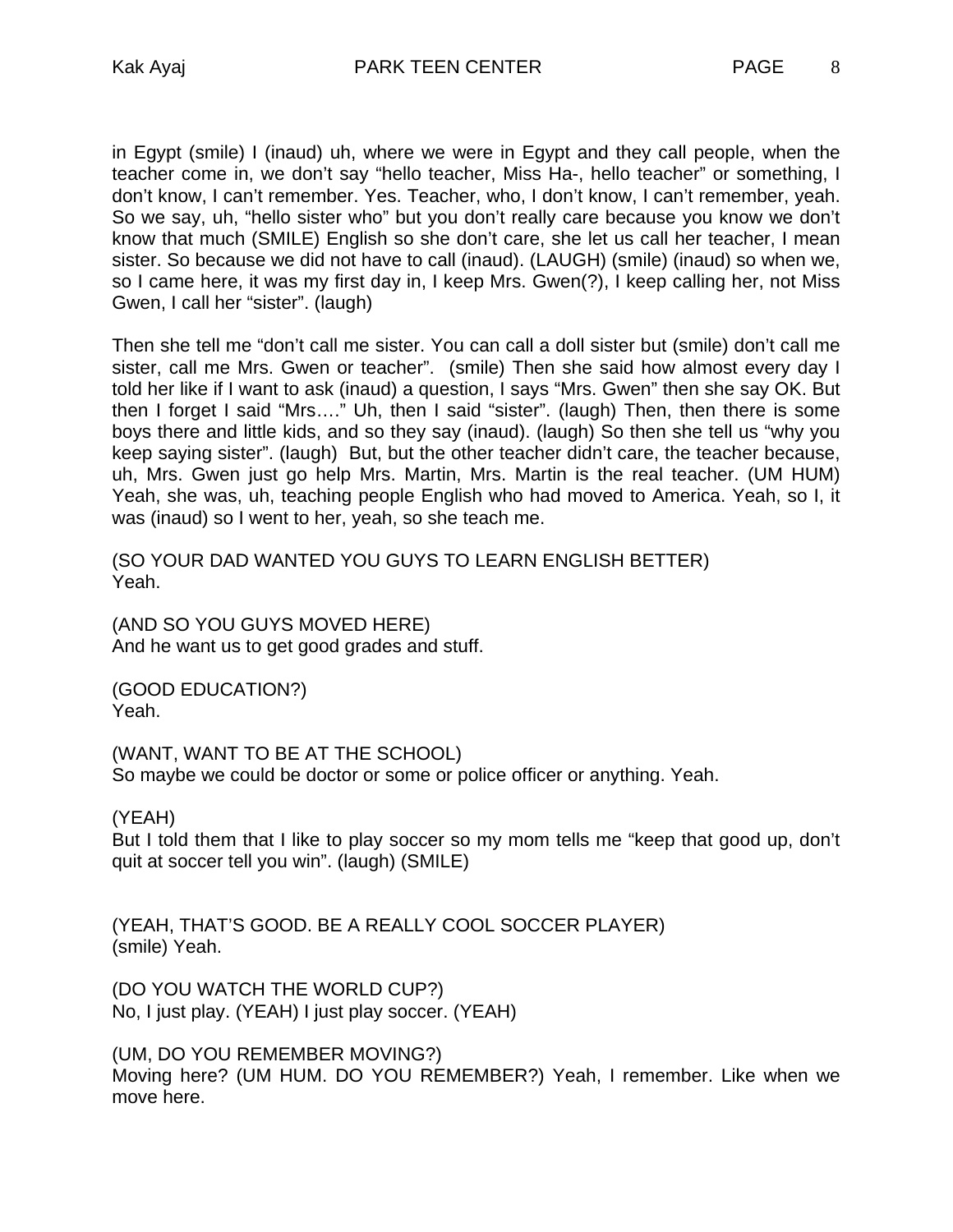(WHAT DID, WHAT DID YOUR FAMILY TELL YOU ABOUT AMERICA?) Well, my family here?

(WHEN… YOUR FAMILY, WHEN THEY WERE GETTING READY TO LEAVE TO COME HERE, WHAT DID THEY TELL YOU ABOUT AMERICA, WHERE YOU WERE GOING)

Many people kinda said that, um, American here, you have your own room, your own computer, those stuff. (laugh) So they said, but the thing they trick us on, they said you always have, um, a bed where you (inaud) where you get to come down and you get to go sleep and then you put it up when you're done. (laugh) (LAUGH) That was so funny. But it's kinda true here, they do that. But not really most of that. Not the (inaud phrase).

(YEAH – SMILE- I DON'T HAVE A TV THAT COMES DOWN) (smile) You mean the bed? (UH, THE BED?) Yeah, the bed, it would. (laugh)

(NO) It's funny.

(NO, I DON'T HAVE THAT, THE BED IN REMOTE. UM, WHAT ELSE DID THEY TELL YOU ABOUT AMERICA?)

Not that much about it. I can't remember now. When we came to America or were about to come to America, um, not, not only us people were, uh, you have to wear a suit, adult stuff, the boys have to wear a suit all the time when they're coming here. And they have to like make party. Many people come. And if you go and leave at night many people come. But if you gonna leave at morning, they still make a party at night then the other people come, some people come early in the morning when we gonna leave so they can help you take your stuff. They take a big car like a bus, yeah, a bus.

(DID YOU LEAVE IN THE MORNING OR DID YOU LEAVE AT NIGHT?) No, I leave at night.

# (YOU LEFT AT NIGHT, SO THERE WAS A BIG PARTY)

Yep. I (inaud) got to make this, this little kid who I was sleeping, me and my brother, me and my little brother, Gil(?), so where we, I wake up before he did so I went and saw… There is (inaud) actually I did not wake up by myself, this little boy (inaud) is my cousin, he just came and wake me up. They, they're all like "who is this", they were all my cousins. (smile) It was my cousins. Not like school or anything. He's like (inaud) they said that "he's my cousin, his sister is over there". So I said, so my brother I told him (inaud) is here, they said that he's our cousin so he's here. Then he said "ah, I want to sleep" because his throat kinda hurt or something, I don't know, something happened to him. I think it was tired or something. (YEAH) Yeah, so a hard time so he was sleeping. So…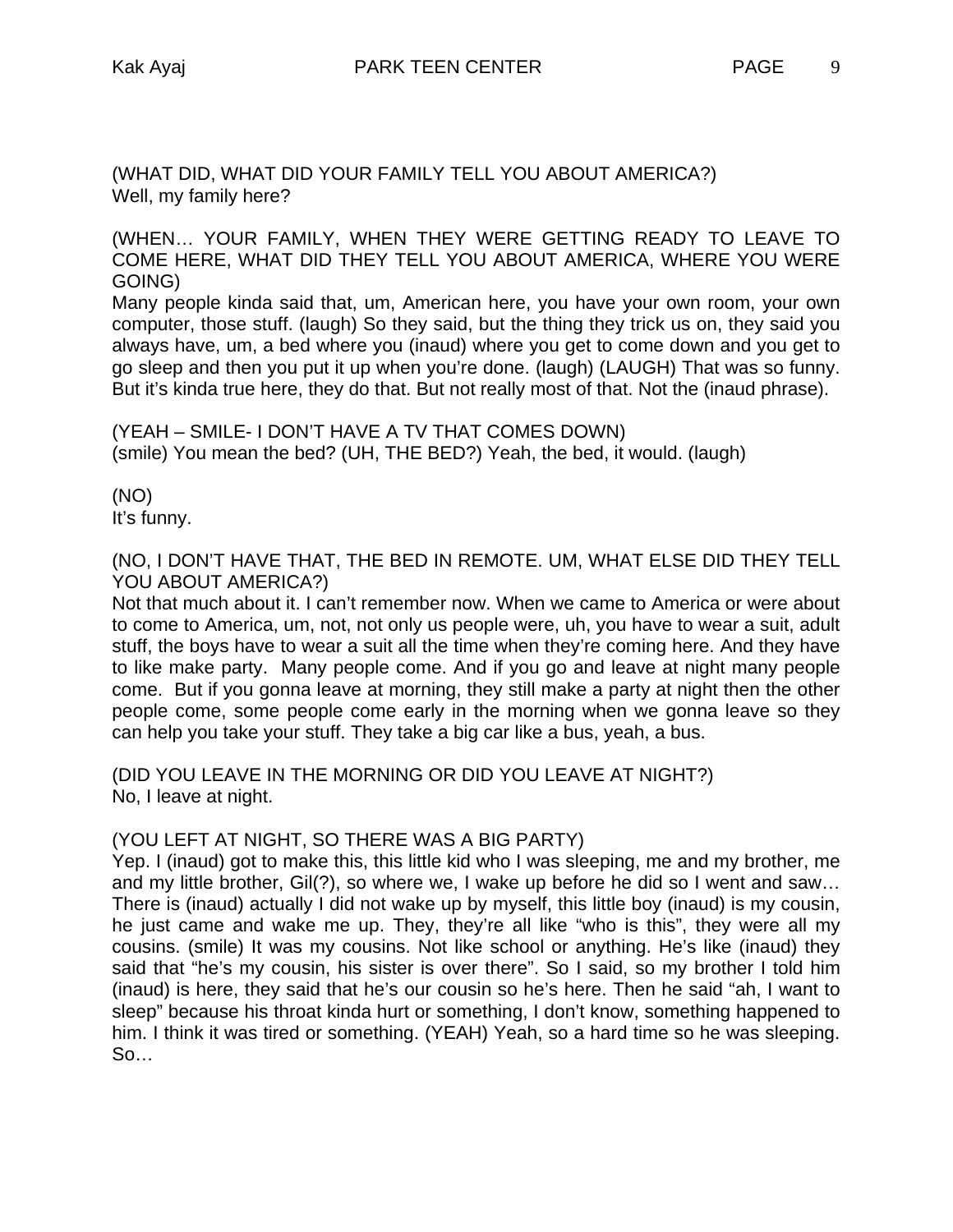(SO HOW DID YOUR FAMILY DECIDE TO LIVE IN… WHERE, WHERE HAVE YOU LIVED IN…) Egypt.

(IN, IN AMERICA?) In America? I live only in Lincoln.

(ONLY IN LINCOLN?)

Yeah. That's the only time. I got two years here.

(TWO YEARS HERE. HOW DID YOUR FAMILY DECIDE TO MOVE TO LINCOLN? OUT OF ALL THE PLACES IN THE UNITED STATES.)

Actually, not all, all the people that came from Sudan and Africa and stuff, they didn't choose to, they didn't choose to come in anywhere. Um, there is, uh, something they call it, um, like human, human service, those kinda people, yeah, they chose you, but you have to go to Egypt first. They take three years or four years, then they tell you, they decide for you where to go.

(THEY DECIDE FOR YOU) Yeah. Like they decide America for us. They decide to, to come to Lincoln.

(THEY DECIDED AMERICA FOR YOU?) Yeah, they get to decide.

(WHERE, WHERE ELSE DID, WHERE ELSE COULD HAVE YOU GUYS GONE? CANADA?) Canada. Anywhere.

(ANYWHERE ELSE.) Yes.

(DID YOUR FAMILY WANT TO COME TO AMERICA?) My family wanted to come to America. They were wishing for that.

(OH, SO IT WAS GOOD THAT THEY GOT IT) Yes.

(DID THEY WANT…) But they don't care, anywhere in America.

(THEY DIDN'T CARE WHERE) Yes.

(SO WHEN THEY SAID LINCOLN, NEBRASKA, THEY WERE LIKE "EY, OK") Yeah. They, they're so, when they trick us, they said Engelina(?) or Angelina(?),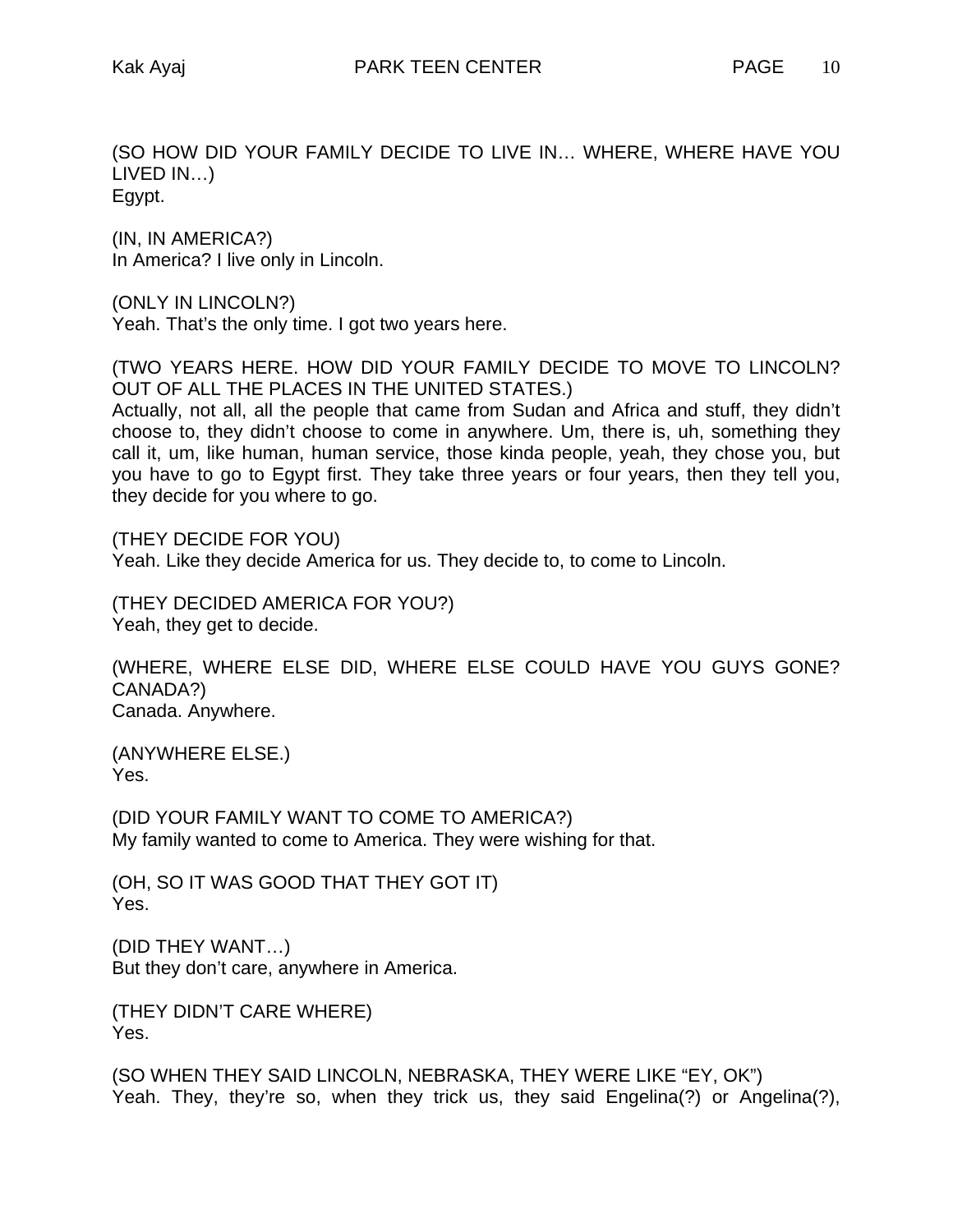Engelina(?), yeah, they said that place, that (inaud) were going to Engelina(?). Yeah. Then my dad said "what, this is Lincoln though, it isn't (inaud)". So she was wrong. Then we went here. We were lucky. We, she trick us so we were waiting for that, uh, thing where she said. So that was the wrong one but they look at us, they said, uh, "go right now to the other place (inaud) yeah, the other place for Lincoln, that's the one that they will take you". It was so, my dad laughed so much. That woman laughed (laugh) after she trick us. So we were lucky. Then she, my dad said right now they're gonna take our bag and get stuff ready over there and now they will find us. So it's… But there was a man that was going near Lincoln too then my dad saw him and they went and checked all the stuff in and they said the bag packers are still here till because the plane hadn't come along yet. It's gonna come. But it's not good, we get to wait long time. Then you get to sleep and…

(ON THE PLAN?) Um hum, yeah, not on the plane. Like when we're waiting for….

(OH YEAH)

Because I sit, we just sit in the chair sometimes. You sleep, it take a long time.

(SO WAS SCHOOL, WAS SCHOOL IN EGYPT DIFFERENT THAN SCHOOL IN SUDAN?)

No, they were both the same.

(THEY WERE THE SAME. UM, WERE THE DAYS JUST AS LONG?) Hum? (WERE THE DAYS, THE TIME THAT YOU WENT TO SCHOOL FROM ONE TO FIVE…) Yeah, in the days?

(WAS IT THE SAME IN EGYPT?) Yeah, it's all the same. Because it's just couple, because Egypt is in Sudan, that's in Africa. (RIGHT)

Yeah, so that's why.

### (OK)

Uh, like, uh, days you have to go, you have to go on Monday, Tuesday, Wednesday, Thursday, Friday. No. Monday, Tuesday, Wednesday, Thursday, but on Friday you don't have school. On Saturday you have school. On Sunday you don't have school. On Monday you have school.

(SO YOU DON'T, YOU GET FRIDAY OFF?) Um hum. (yes)

(BUT THEN YOU GO TO SCHOOL ON SATURDAY) Yeah, and Sunday…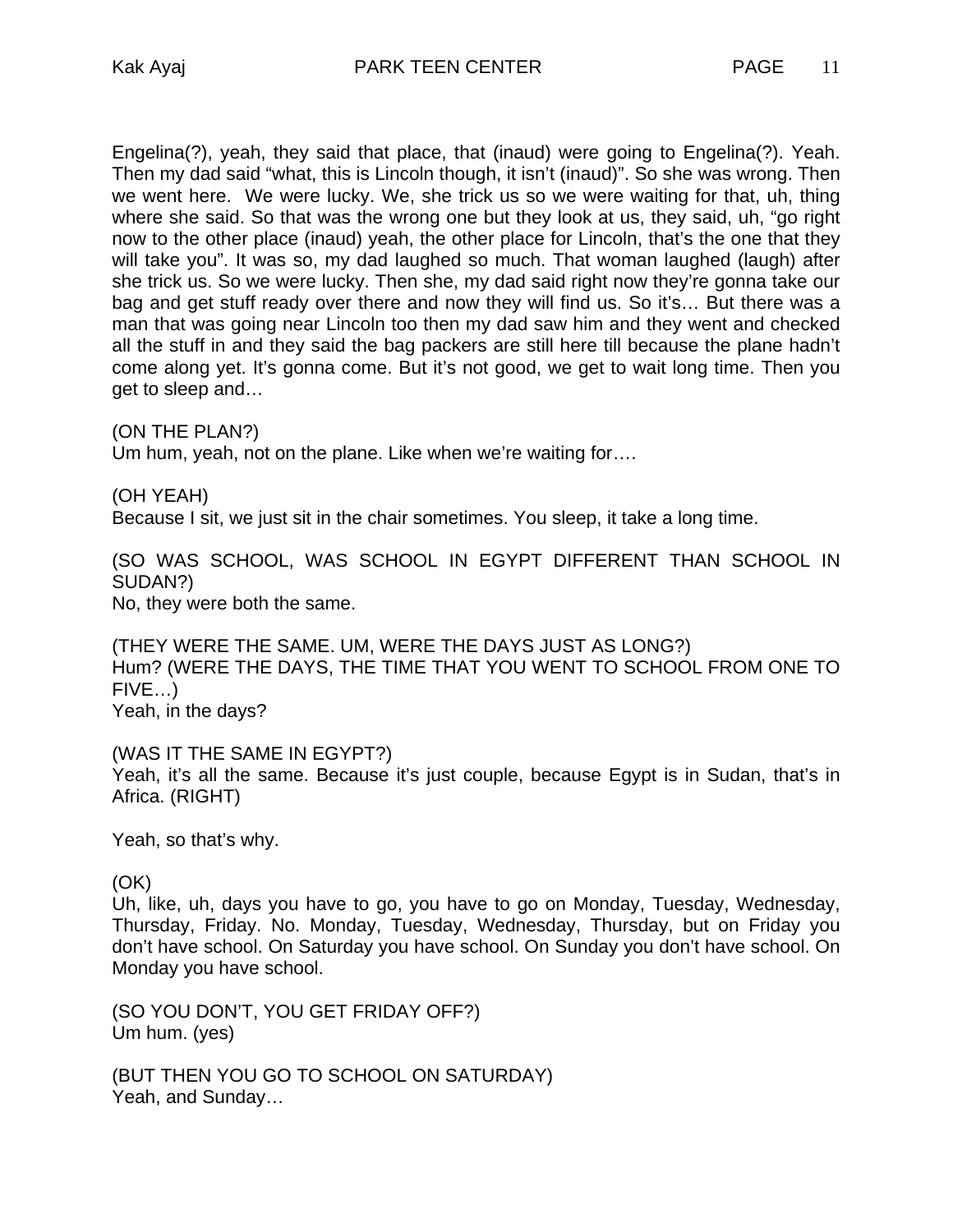(AND THEN YOU GET SUNDAY OFF) Yeah.

(HUH, THAT'S A LITTLE DIFFERENT THAN HERE) Uh, there is someone and I tell them and they said, uh, "that's good you go, you get to go to school on week (inaud). (laugh)

(WHAT WAS YOUR, WHAT WAS YOUR FAVORITE CLASS IN SUDAN OR EGYPT?) Math.

(MATH?) Yes.

(YOU LIKE MATH?) Yes.

(WHAT WAS THE CLASS YOU DIDN'T LIKE VERY, VERY MUCH?) It's like, uh, this teacher, like see I don't (inaud) the teacher (inaud).

(YOU DON'T LIKE THE LANGUAGE CLASSES?) It's hard. It was hard. Because I did not have the (inaud) in this stuff.

(YEAH. UM, HOW, HOW DO YOU, HOW DID YOU FEEL WHEN YOU WERE COMING HERE? HOW DID YOU FEEL ABOUT COMING TO AMERICA?) I was happy. I couldn't wait to come. (laugh)

(WHY WAS THAT?)

(laugh) Because I'm happy to come here and learn English and this stuff. Yeah.

# (SO YOU WERE EXCITED.)

Yeah. But, uh, in Egypt, but I kinda liked Egypt and everything, uh, because like, uh, in Egypt I play too much. I like make, uh, planes but not like real planes. There's planes… Kites I mean. (KITES?) Yeah, I made kites. Yeah. All the time (inaud). (laugh) When I don't finish it because they call me to come eat or something or go to store or go shopping, I get to go shopping, my sister, nobody (inaud phrase) I always have to go to shopping. (laugh) And (inaud) go to shopping.

(NOW DID YOU GUYS HAVE, DID YOU GUYS HAVE A CAR IN SUDAN?) No.

# (HOW DID YOU GET AROUND?)

They get, uh, there is, we don't walk. I mean we don't ride. We go, um, train and ship and those, those kind of cars, taxi or those stuff, yeah, taxis, yeah, they get to take us. Yeah. But in, in planes better, way better than train and those stuff. But we, but could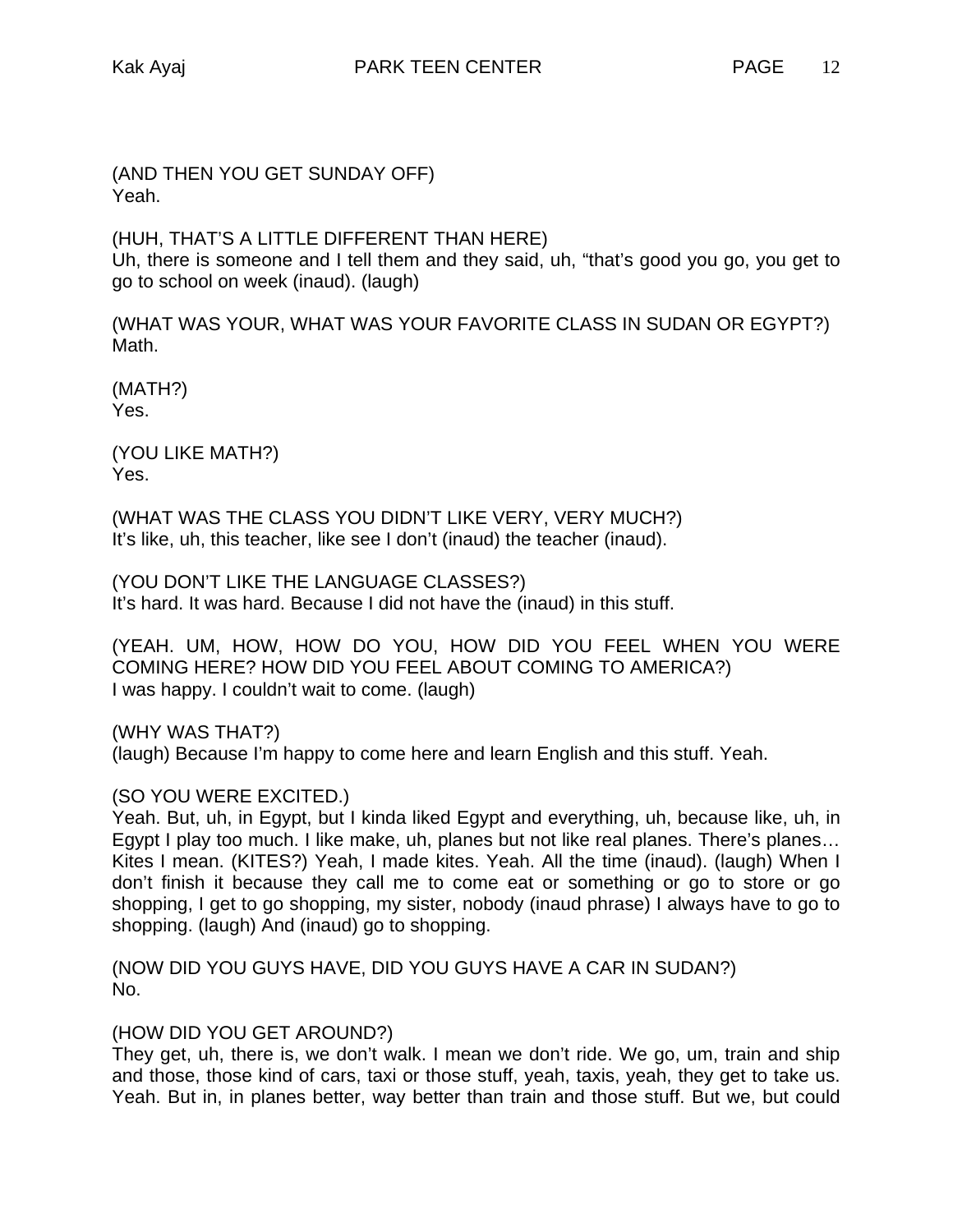pay em a lot of money for the train. (YEAH) And those stuff. So we use train, so we use train and those stuff. It took a little bit longer. Couple weeks some days.

(NOW WHEN YOU GOT HERE AND YOU STARTED GOING TO SCHOOL, HOW WAS IT DIFFERENT THAN GOING TO SCHOOL IN SUDAN?)

It was kinda different because in Sudan all the kids like speak the same language in most part. But, uh, in here there is so many people. There's Mex-, there is Mexico, English and those stuff. But in Egypt there is different kinds of kids, but they speak the same language in most part. Because Sudan is, uh, African people are just but not Sudan people are the same as, uh, Egypt peoples and that's why they speak the same language. Yeah. It was kinda hard because people were, that thing that I only know yes or yes or no. So there were one, uh, one, uh, one that come here in this class name Eric and Hose…

### (SO THE OTHER ELL STUDENTS?)

Um hum. (yes) Were there (inaud). So they talk to all, to talk to us there is girls too that talk to my sister. So they, uh, one or one named Eric or something in our room, but he's not here, they ask me something but I didn't understand so I said yes or no, I just keep saying yes, no, yes, no. So, um, there is this tutor that, there is someone that come talk to us and speak to us and those stuff. It's like Hagar (inaud). It's an inter-, oh, what do they call it? The person that, uh, (pause) like if you want to say something and you don't know what it…

#### (A TRANSLATOR?)

Yeah, a translator. So come and talk to us. Then I said, they talk, they're telling me something but I don't know what is it, so I would say yes or no. (laugh) (SMILE) (inaud) you go play with them, then I say they're kinda (inaud phrase).

(WHAT, WHAT WERE SOME OTHER DIFFERENCES?) From what?

#### (FROM SCHOOL IN SUDAN AND SCHOOL HERE?)

Oh. There were some different like, you come here to school early and this stuff. In Sudan you don't got to go to school early. I, but you can go to school early but we used to go like, uh, at 12:00. Yeah, that was different because in Sudan, in Egypt I go to 12:00. So here I really have to wake up early. So it's kinda different. (YEAH) I always, sometimes we always be late. (SMILE) Yeah.

(CAUSE YOU LIKE TO SLEEP IN?) Yeah.

(UM, WHAT WS THE HARDEST DIFFERENCE? WHAT WAS THE TOUGHEST THING FOR YOU TO ADJUST TO?)

Hum… Like how to, like how to, like how you talk and write and those stuff. It was hard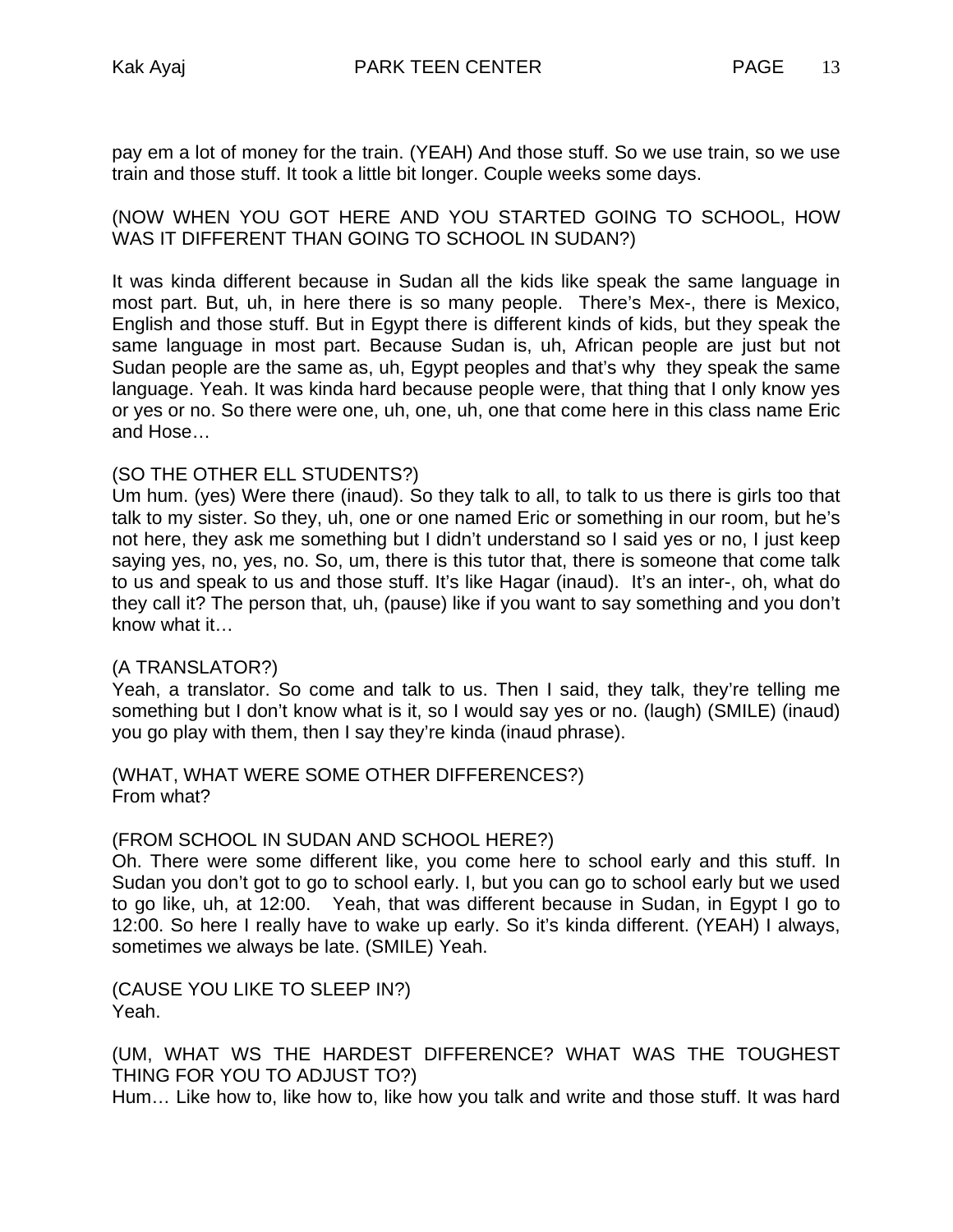to, to read. Like we had a test, it was a hard, it wasn't a hard test but it was hard for me. They ask me write about someone who helped me before (inaud) very much (inaud).

### (HOW DID YOU FEEL OTHER STUDENTS TREATED YOU WHEN YOU CAME HERE?) How do you mean?

(WERE THEY NICE TO YOU, WERE THEY MEAN TO YOU…) Yeah, they were nice to me.

# (THEY WERE NICE?)

But then I knew… Yeah, they were nice the first time they play with me. But like in a couple days or a couple weeks when I knew how to speak a little bit English, they kinda start being mean, they start trying to fight(?). But the teacher, I was with my (inaud) so we go together upstairs, go to tell the teacher because we didn't know how to talk yet. So to tell them why you guys (inaud) um, those kids and trying to fight and those stuff and we don't wanta fight. So because of (inaud). (laugh) They say, uh, like, like kinda like they're not doing good, but they can fight good but they don't like to fight. (YEAH) Like they seem like they're dumb at fighting, but they're not dumb. (SMILE) They can know more the karate. They can know more the karate person. (YEAH) Yeah. But they don't use like what the thing that they use in Sudan, (inaud) guns and stuff, they don't use guns and no stuff. They use this, uh, did you see it before, there was something like, it's long like this, they just throw it like this.

#### (A SPEAR?)

Yeah, I think. They always can get people with it. Even if you're too far away, they can throw. Yeah.

#### (WITH A SPEAR?)

Yeah. But African people kinda we're, we are, cause I'm not even from, I'm in African, I'm in, my (inaud) is from Sudan but is it Africa but I don't wear like African people like, uh, uh, African people. Because African people wear different kinda weird stuff. (YEAH) Not us. Yeah. And they, when they're dancing, they take those kinds of stuff and beat their selves till they bleed and they don't cry. Then they get like bleed all this stuff, and they don't cry. (WOW)

(SO DID YOU HAVE TO, UM, WAS THE CLOTHING DIFFERENT FROM HERE IN SUDAN, FROM WHAT YOU WORE?) Clothes (inaud).

# (CLOTHES)

Yeah. No, not really. (NOT REALLY) Not the same. Not, I mean not different. They're the same. (THEY'RE THE SAME.)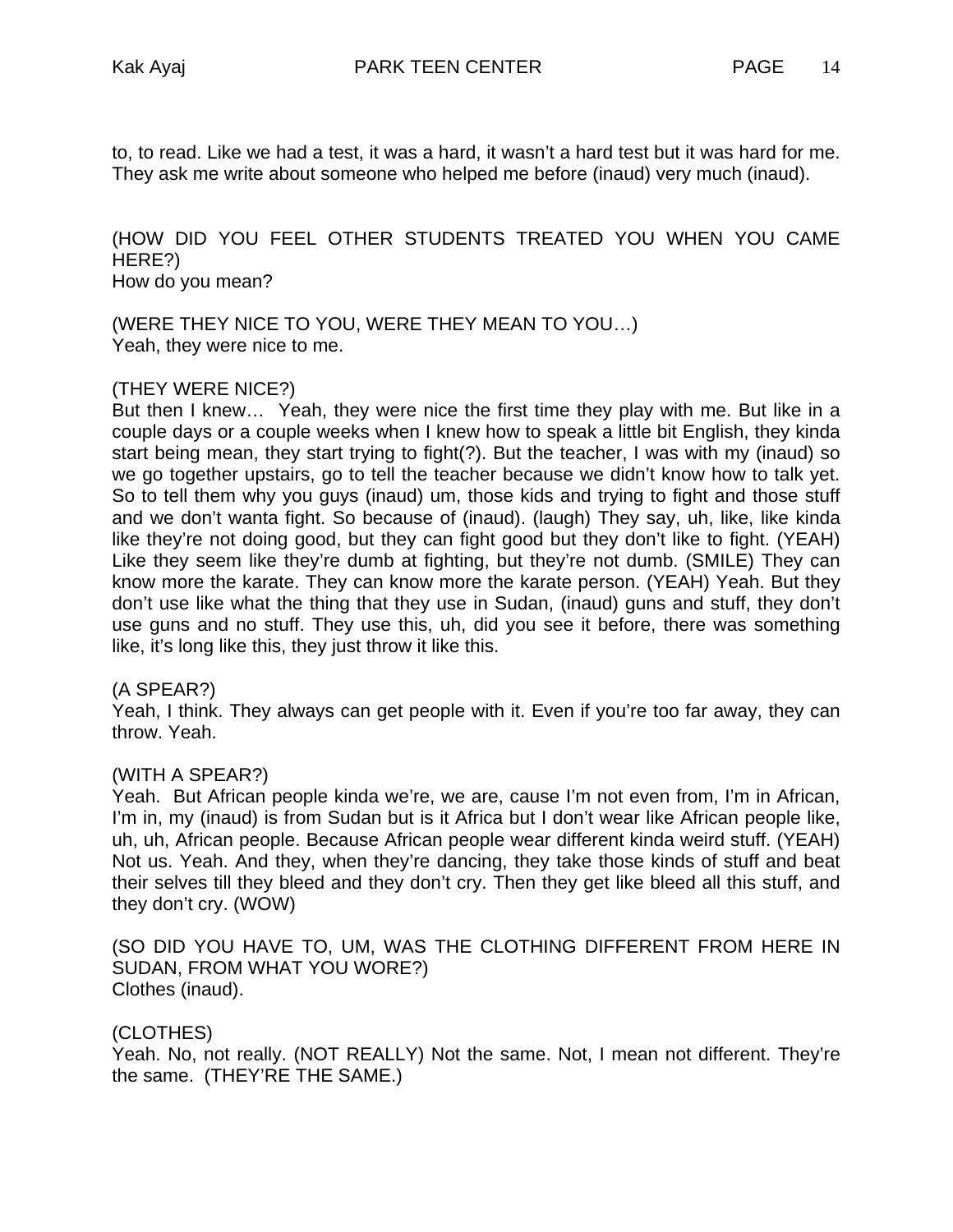(WHAT ABOUT THE MUSIC YOU LISTEN TO?) Yeah, it's different.

(IT'S DIFFERENT?)

I can (inaud) some music to you if you want. Yeah.

(SO THE MUSIC, DO YOU STILL LISTEN TO MUSIC THAT YOU LISTENED TO IN SUDAN?) Yeah.

(DO YOU LISTEN TO AMERICAN MUSIC TOO?) Yeah, I listen to both of them. (YEAH?) Yeah.

(UM, WHAT ABOUT BEHAVIOR. IS IT MORE STRICT HERE THAN IT IS IN SUDAN?) Um, um,…

(LIKE THEY, THEY DON'T LET YOU DO THINGS, THEY, UM, IT'S MORE STRUCTURED OR LESS STRUCTURED HERE?) Like they don't let you do something here or… (UM HUM)

How you mean? Like they don't let you do what anything or what? (UM, LIKE YOU HAVE A BED TIME, UM, YOU CAN'T, YOU CAN'T GO OUT AFTER DARK) No.

(UM, HERE THAT, HERE AT SCHOOL THERE IS MORE RULES. ARE THERE MORE RULES OR LESS RULES HERE THAN IN THE SUDAN)

In Sudan, in Sudan there is less rules. There is no rules in the Sudan. There are more, it's just (inaud) that's it. (THAT'S IT) You mean they tell you go to sleep early, go, do this, and those stuff; no. You don't even have homework that much.

# (REALLY?)

They only give you one paper, that's it. Not even, sometimes they don't give you homework for whole week or three weeks. Sometime they don't give you homework at all. Yeah. And they put like, in class, there is two people, they call them, uh, hearts(?) but I don't know how to say it in here, so they, those two people when the teacher is not there, they get to tell people to be quiet and those stuff. Yeah. Maybe sometime it can be three, yeah. So they (inaud) their kids is like in six grade, seven grade, yeah, so they get to choose.

(WHAT LANGUAGE DO YOU GUYS SPEAK AT HOME?)

Dinka. (DINKA?) Uh huh. Only if someone comes and they don't know Dinka, Arabic (inaud). Even on the phone we speak Arabic (inaud).

(WHAT, UM, HAVE YOU EVER HAD TO TRANSLATE?) Yes. Sometimes.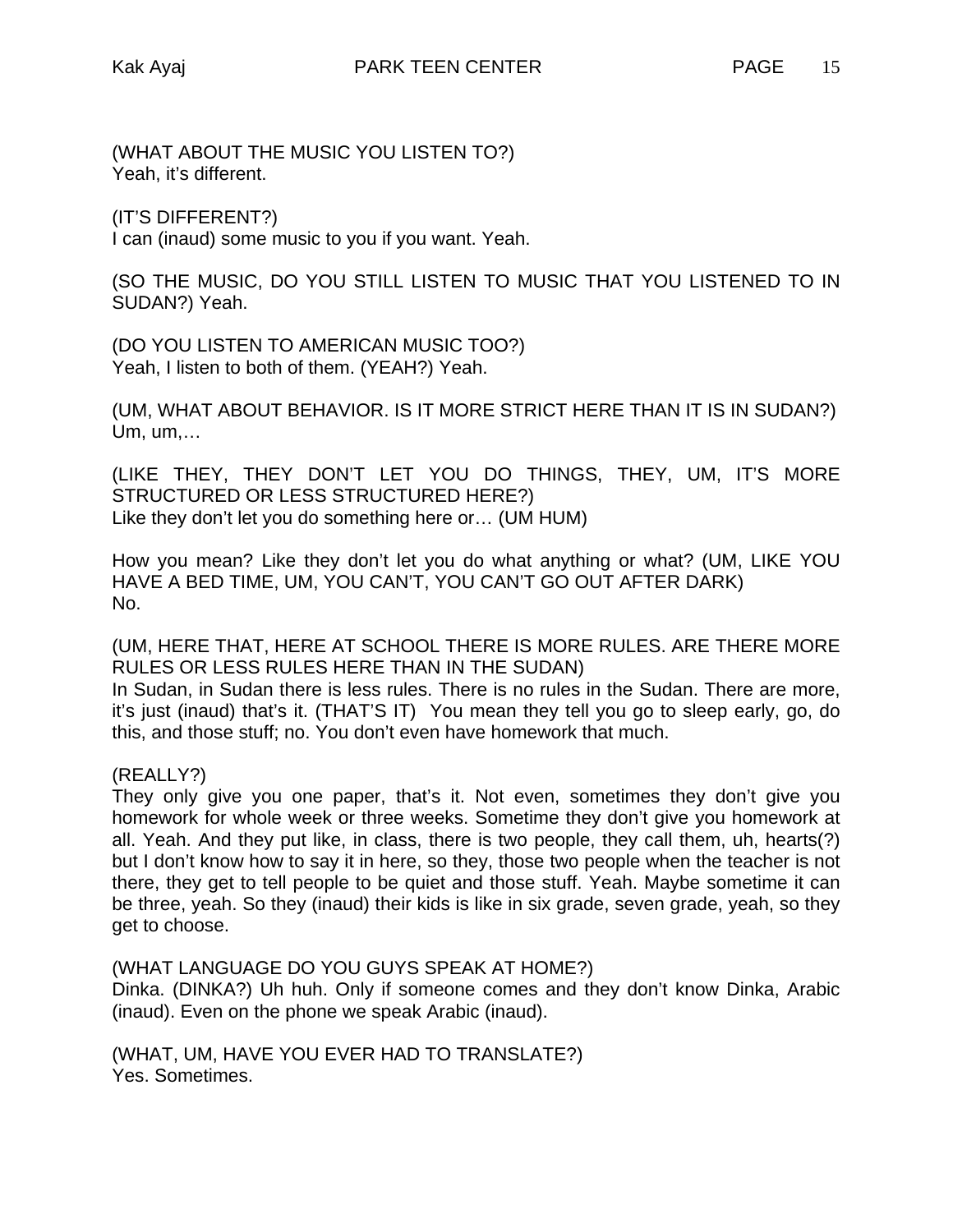(HOW DO YOU LIKE TRANSLATING?) (smile) I don't like that. (YOU DON'T LIKE IT?) Yes.

(UM, HOW DOES, HOW DOES YOUR, HOW DOES SPEAKING DINKA AT HOME AFFECT BRINGING FRIENDS OVER TO YOUR HOUSE?) Like how I speak Dinka? When bringing friends? (YEAH) How you mean that?

(WOULD IT BE OK TO BRING ENGLISH SPEAKING FRIENDS OVER TO YOUR HOUSE?) Yeah, yeah, yeah. Just my dad don't care. (smile)

(HE DOESN'T CARE?) Yeah.

(THAT'S OK?) Yeah.

(WELL WHAT, WHAT ARE SOME THINGS THAT YOU GUYS DO NOW THAT YOU DIDN'T DO IN SUDAN?)

Hum… (pause) So things that we did like, like we got to like drive in a car. (smile) But in Sudan sometimes my dad rides us along, yeah. So like things that how we did in, in Sudan and we did them here? I'm not sure.

(DO YOU WATCH, DO YOU WATCH TV A LOT MORE? YOU WATCHED A LOT OF TV IN SUDAN?) (pause)

(DO YOU WATCH A LOT OF TV HERE?) (pause) (NO. ALMOST NONE.) Just play soccer. (smile) That what I….

(YOU JUST PLAY SOCCER?) (smile) Yes.

(DO YOU, UM, DO YOU HAVE A GARDEN HERE?) No.

(BUT YOU DID IN SUDAN?) Um hum. (yes) (HAD A GARDEN THERE)

(DO YOU GO TO THE MOVIES?)

Not that much. (NO) But I do go to my cousin's house. (YOU DO?) Yeah. In Sudan too, I do sometime, I go stay there for whole week or three weeks. Yeah. There if you skip, if you miss school, they don't care. They don't comment on your grade or no stuff.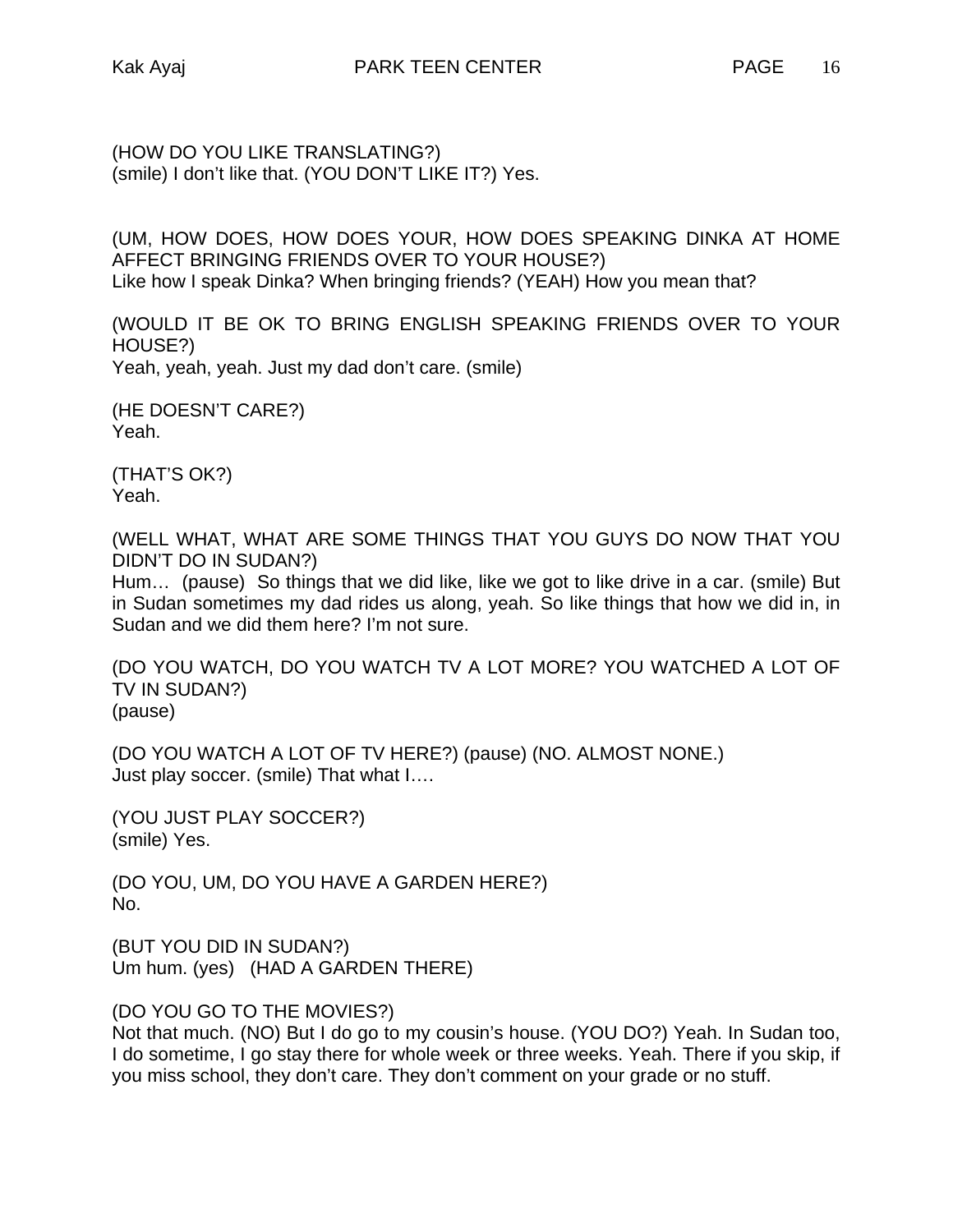(IF YOU DON'T GO TO SCHOOL IN SUDAN?)

Yeah. They don't (inaud) on your grade. You can spend whole week or three weeks, more than three weeks, they don't care. (REALLY?) Yeah, they don't care. They let you skip it. And after you come, they don't tell you "you just work and do this, you missed this, you missed this, you have to do this". They don't care.

(YOU JUST PICK UP RIGHT WHERE YOU WERE)

Yeah. (HUH) No, you don't, you don't pick up where you left off, no. You start where everyone is on. So they don't care.

(UM, DO YOU STILL EAT THE SAME FOODS THAT YOU ATE IN SUDAN?) Yeah, yeah. But not that much here. Yeah, yeah, yeah, you, you can.

(DO YOU EAT AMERICAN FOOD TOO?) Yeah, I do.

(DO YOU EVER EAT FAST FOOD?) Hum?

(FAST FOOD) What's fast food?

(UH, LIKE MCDONALDS OR BURGER KING OR PIZZA HUT) Yeah, yeah.

(WHAT'S YOUR FAVORITE FAST FOOD PLACE TO EAT, WHEN YOU GO OUT TO EAT) Um, McDonalds.

(MCDONALDS?)

Yes. (I THINK THAT'S MY FAVORITE TOO) (laugh) That's one of my sister's like but one day, it was couple days ago, my brother went in and got us some McDonalds stuff, and we, we just ate and (inaud) and he said "eat this", then we ate it (inaud). He ate all his, all of it. Then three of us sit there (inaud) "ah, my stomach hurts". (SMILE) (laugh) Even though we couldn't eat it. So I, I forgot, but my sister said just "just let's put them in, uh, not in fri-, fridgerator", in, let's place, there is one up here, that's down here, down here like this big like what do they call it? (THE REFRIGERATOR) Yeah, refrigerator. So she told me to put it in there. So she put, she left, she ate two and she left one, and I gave one to my brother and was left with one. And I left, and I ate one and then, and I got some (inaud) so I gave it to my brother and I put one in till later.

(SO WHEN PEOPLE ASK YOU ABOUT THE SUDAN, WHAT ARE SOME THINGS THAT YOU TELL THEM? OR EGYPT, WHAT ARE SOME THINGS THAT YOU TELL THEM, WHEN OTHER KIDS AS YOU ABOUT IT?)

I show them like how you write one, two, three and those stuff in Arabic. (smile) Do you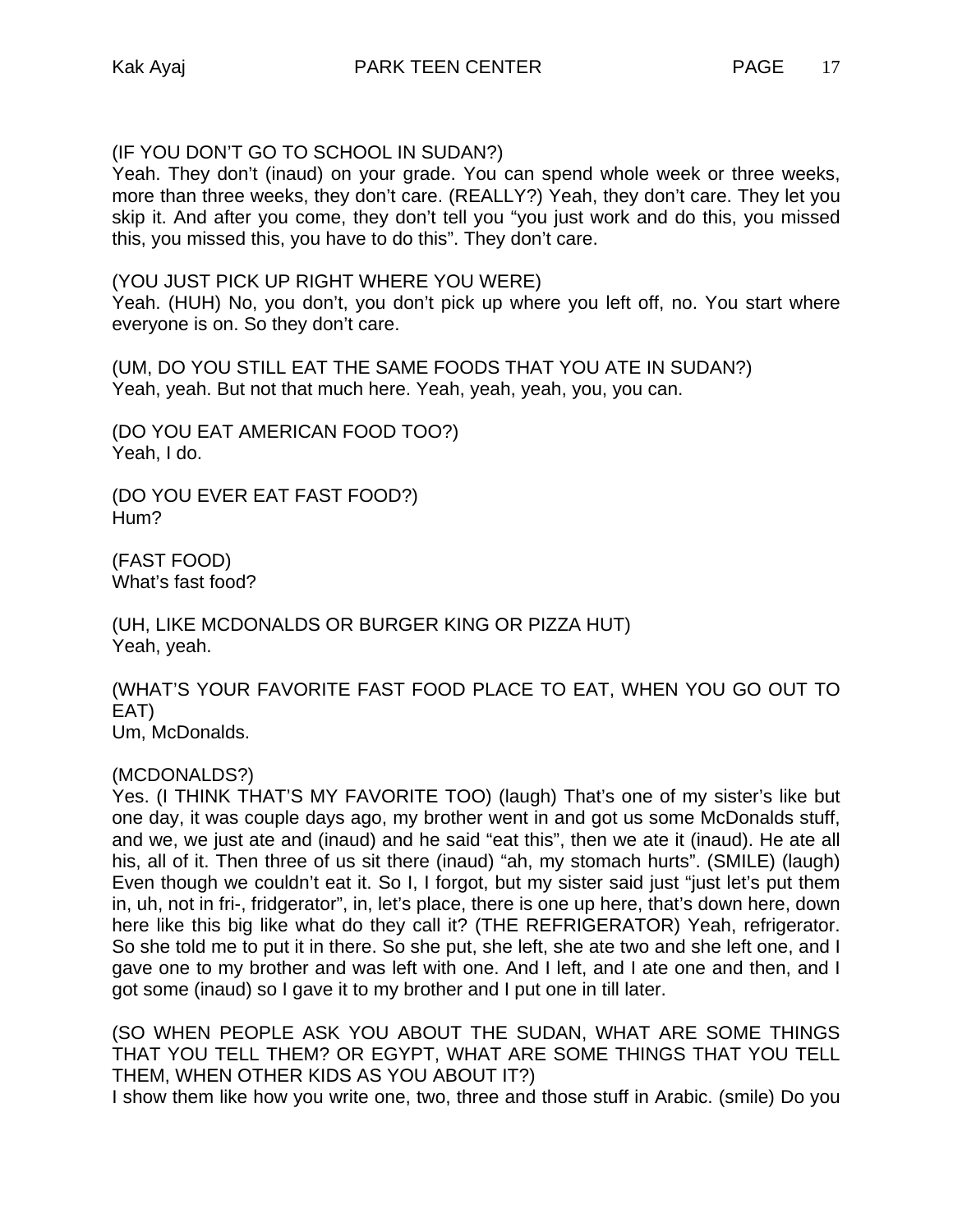want to show you stuff or… (NO, THAT'S ALRIGHT, MAYBE LATER) Yeah, I tell them how when you go to school and what time you go to school and what you have to do in school. And what, what you ride to school because many people do not like cars. In Egypt and Sudan, they don't have, uh, like stop sign, stop and no stop. Yeah.

(THERE'S NO STOP LIGHT?) Nope.

# (HOW DO YOU KNOW WHO GOES?)

I don't know. (smile) (inaud) no stop light at all. (OH NO) But the thing that they do to know that a car is coming, they push like, uh, they went "ding", they push, what do they call it? (A HORN?) Yeah. (THEY PUSH THE HORN?) Yeah. So they know they was coming. (YEAH)

(IF YOU COULD, WHEN YOU GROW UP, MOVE BACK TO THE SUDAN, WOULD YOU LIKE TO?)

(smile) Yeah. (YEAH?) I'd go see all the cousins. (smile) Yeah. (YEAH) And see my grandma and my grandpa. Yes. They told, sometimes they call us, sometimes we call them, and they tell us, uh, how they're doing. We, they, we don't need to worry about them, we just have to take care of school, they are OK. Yeah.

### (WHAT DO YOU TELL THEM ABOUT AMERICA?)

I tell them America is so good. That I got to learn and those stuff. But they're happy for my learning. And (inaud). (laugh) (SMILE)

# (ARE YOU GONNA GO BACK AND TEACH EM?)

Yes. (laugh) I just go say "hi, how are you doing?". Everybody "what are you saying". (laugh)

(ARE YOU GONNA HAVE THEM CALL YOU, CALL YOU BROTHER LIKE YOU CALLED YOUR SISTER SISTER?)

(laugh) No. (SMILE) I, I, I said I wish I could go back and so I could go and tell them this is, so one day they could, when the teacher come, I could say "hello teacher" and they could say "hello (inaud)". Then the teacher would not say "who said this, who said teacher?". (smile) Then I will say me. Then they say "you know how to speak English". Then I can say "yes". And then people all the time could come to me and (smile) say "what is your name cause you know stuff". Yeah.

# (SO WHAT DO YOU WANTA BE WHEN YOU GROW UP?)

I wanta be soccer player. (SOCCER PLAYER?) Yeah, after I'm done soccer player I'll be police officer. (smile)

# (POLICE OFFICER?)

Yeah. (smile) (ALRIGHT) But soccer player, does it take longer? No, does you, you have to take your whole life to play soccer (inaud)? Don't you, don't you just play some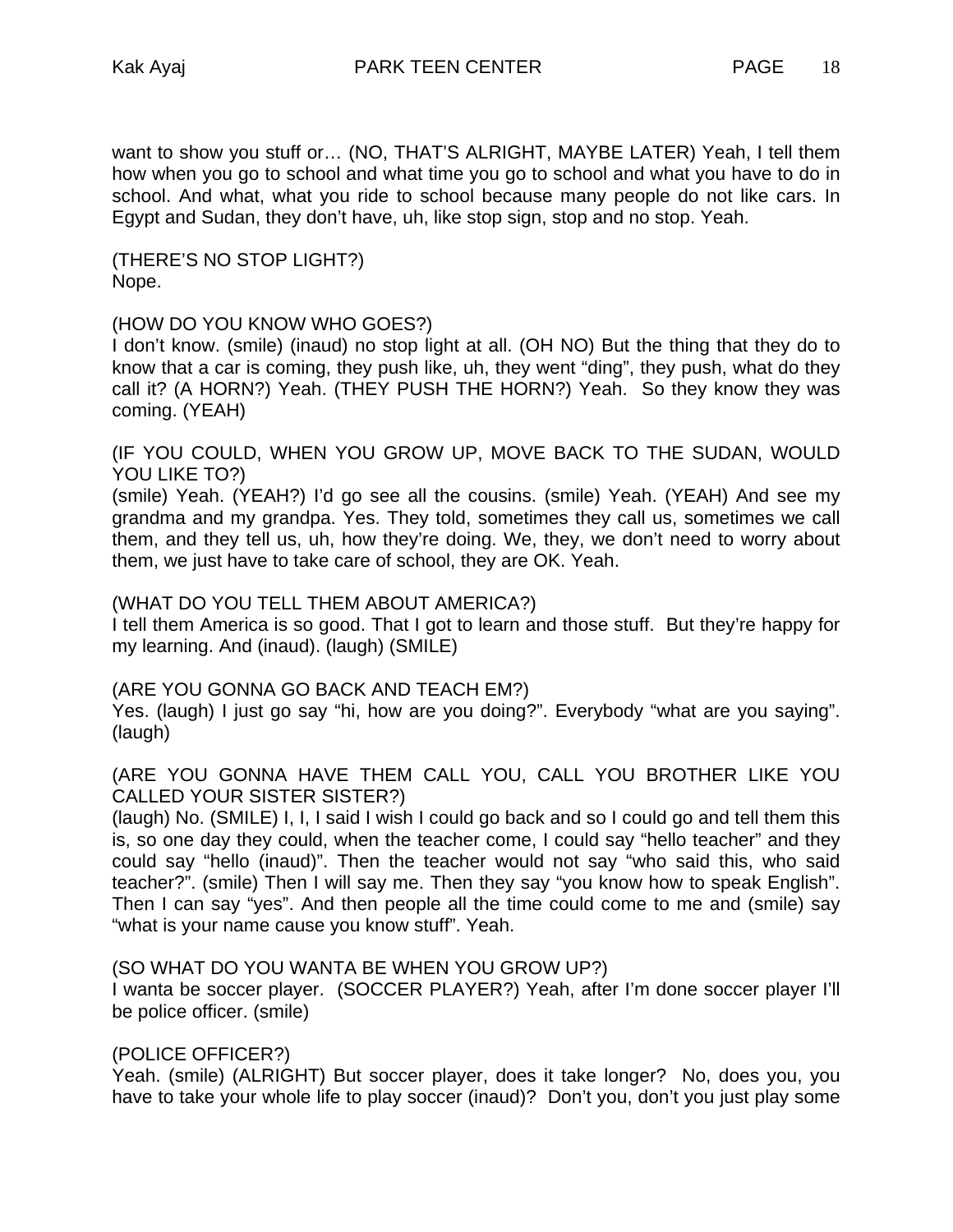games, then when you're done you could, when the whole game is done you are, then you can move? (UM HUM) Like my uncle, my cousin, my uncle, there is the game he plays, he was soccer player, and he won the game. Yeah. (HE WON?) Yeah, he won. (NICE) He was a good soccer player. But then my dad said keep, be soccer player so you call like your uncle did. (laugh) Yeah.

(UM, WHAT ELSE DO YOU TELL THEM ABOUT AMERICA, OTHER THAN IT'S A GOOD SCHOOL?) I tell them…

(DO YOU, DO YOU TELL THEM ABOUT ANY FUN ACTIVITIES YOU DO?) Yeah, I tell them how we go to PE and those, and we have many classes, certain classes, that stuff. Because to them they don't have PE and art and those type. We just have math and, you know, and English class. Yeah. So that.

(UM, DO YOU DO ANY FUN THINGS OUTSIDE OF SCHOOL?) After school? Um,…

(DO YOU LIKE TO, DO YOU LIKE TO GO ANYWHERE IN LINCOLN?) Here in Lincoln? (IN LINCOLN, YEAH.) Oh, after school you mean like…

(ON WEEKENDS OR…) I will just go sometimes to Omaha or Iowa, yeah. (YEAH) Yeah. That's where I go. But after school I always just go do my homework and just stay home and watch TV. That's it. (YEAH) Yeah. But sometimes I get bored. (laugh)

(WHAT IS YOUR FAVORITE TV SHOW?) I don't know. Is it, is Arabic, there is too much Arabic movie but I…

(SO YOU WATCH ARABIC TV?)

Yeah. We have dish. (OH) Yeah, Arabic and English. So I watch English and then, yeah. (ALRIGHT)

(UM, IS THERE ANYTHING ELSE YOU WANTA TELL ME?) (smile) (JUST IT'S YOUR TIME TO TALK, YOU CAN TALK ABOUT ANYTHING YOU WANT. ABOUT SUDAN, EGYPT, ANY STORIES YOU WANTA TELL ME.)

(smile) (pause) Like, uh, when they're celebrate (inaud) from the morning(?), those stuff, yeah, uh, they take like, uh, there is little things like a (inaud) those stuff, yeah, they just throw it on floor, they go "da" they blow and they have like firework and those stuff. But the fireworks, they fire but they hurt your ear. They go "boof!". They don't hurt. It's like fourth of July but it's not fourth of July at all.

(ARE THERE ANY CELEBRATIONS THAT YOU HAD IN SUDAN THAT YOU STILL HAVE HERE?) (pause) No. (NO?)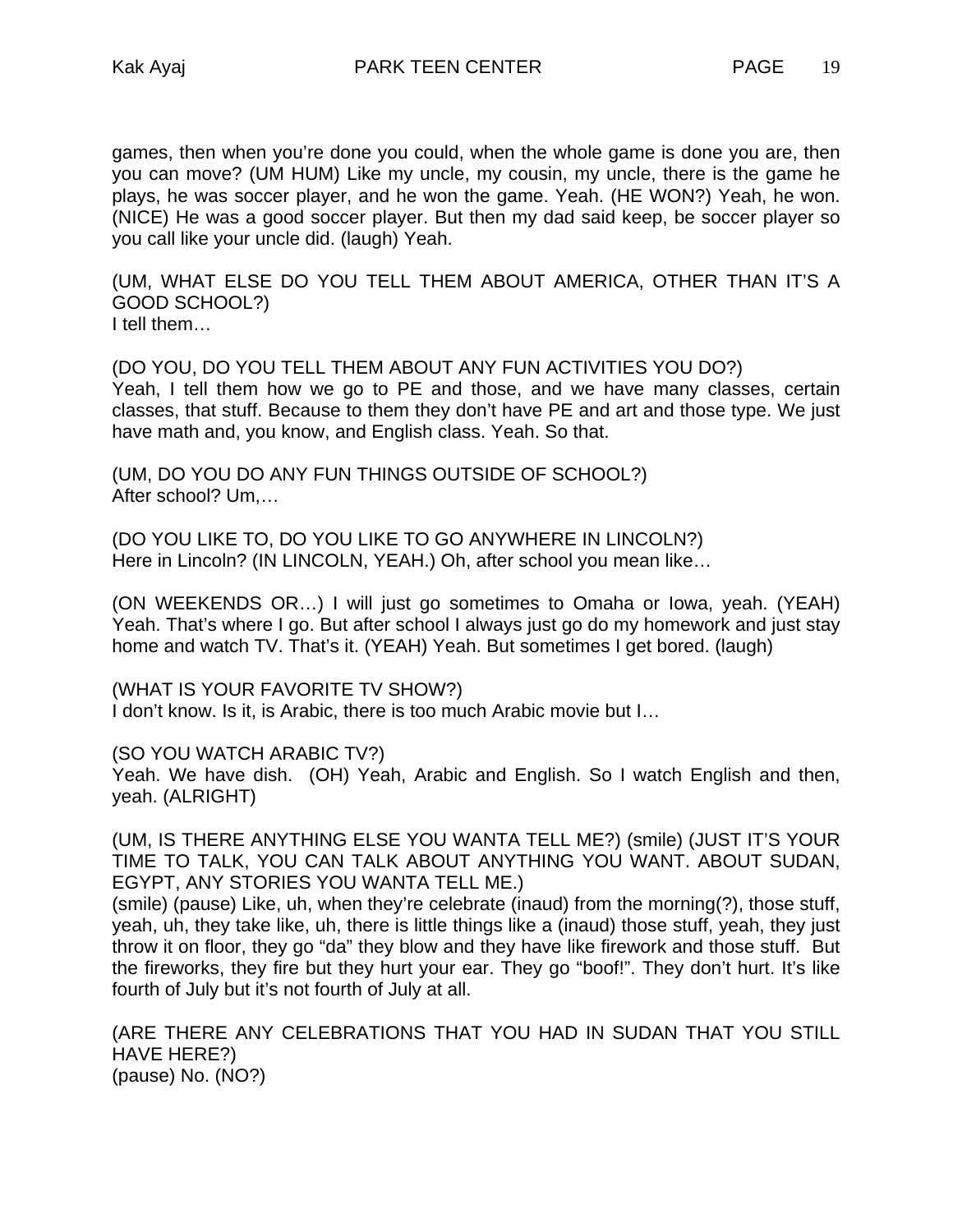(UM, WHAT HOLIDAYS DO YOU CELEBRATE HERE, THAT YOU DON'T IN SUDAN?)

I don't celebrate anything here.

(YOU JUST WATCH THE FIREWORKS ON FOURTH OF JULY?) No, oh yeah, fourth of July. I just not really celebrate it, but I just go and have fun and those stuff.

(WHAT ABOUT VALENTINES DAY?)

Mothers day. (YOU CELEBRATE MOTHERS DAY?) But you asked me (inaud) because in Sudan, in Egypt too, they do mothers day, same as stuff. So I Egypt you bring your brother flower. Yeah. I did that too. All of us. (smile)

(DO YOU HAVE A FATHER'S DAY?) Yeah, we have fathers day too. But you don't bring your father flower. (laugh)

(WHEN IS YOUR HALLOWEEN?) We don't have Halloween.

(WHAT, UM, YOU DO THE SAME, YOU DO A DIFFERENT THING BUT IT'S KINDA LIKE HALLOWEEN. WHAT IS THAT CALLED?) They call it Edef(?). (EDEF) Yeah.

(WHEN IS THAT?)

There is a Ramadan day and eat they call it (inaud) and they eat, it's like they call, it's like eat something but it's Christmas or something, I don't know. Yeah. So they do it all. (THEY DO IT ALL) I don't remember that much of it because I was little. (YEAH)

(UM, DO YOU CELEBRATE HALLOWEEN HERE?) I don't celebrate it, but I just go to get...

(DO YOU GO TRICK OR TREATING AND GET CANDY?) Yeah, yeah. (YEAH)

(UM,…)

But I don't like Halloween. It's so scary. There, there is so, it was so scary. Do you know what that it's so scary that there is a bird, there is a bird that live in our house, yeah, in up, up on the roof so there is egg that fall and hit the thing then it hit the window, it hit the bird, daf, the back door not the front door. So we got so scared (smile) my sister said "come get the (inaud)". (laugh) (LAUGH) (inaud) So then we called my brother so we could talk to him. And then we called, he couldn't even answer the phone. (smile)

(SO IF YOUR COUSINS WERE GONNA MOVE TO AMERICA, WHAT WOULD YOU TELL THEM ABOUT AMERICA?)

I would tell them that you can learn… (tape ran out – turned over to side B) (REPEAT) I